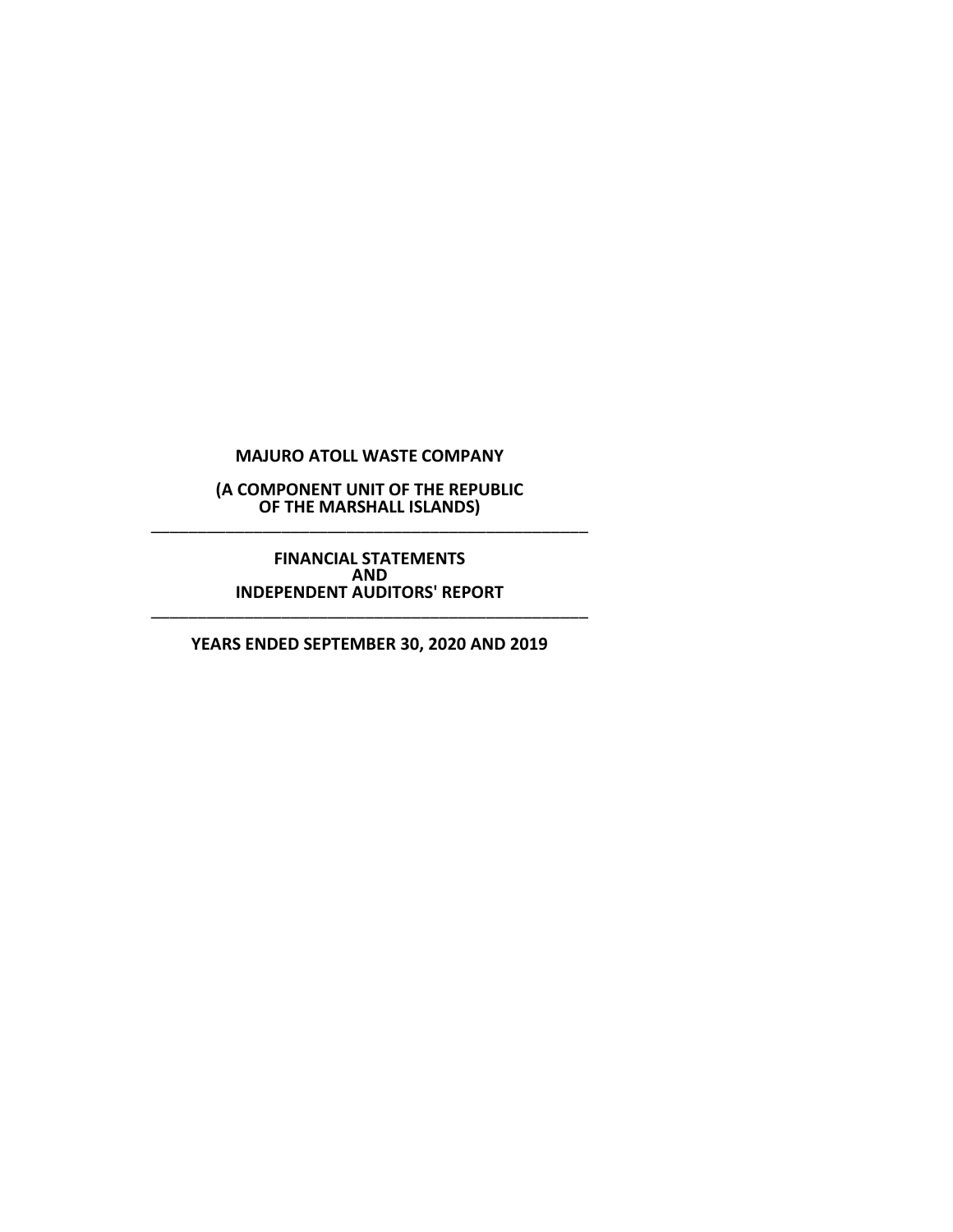## Years Ended September 30, 2020 and 2019 Table of Contents

|      |                                                                                                                                                                                            | Page No. |
|------|--------------------------------------------------------------------------------------------------------------------------------------------------------------------------------------------|----------|
| I.   | <b>INDEPENDENT AUDITORS' REPORT</b>                                                                                                                                                        | 1        |
| II.  | <b>MANAGEMENT'S DISCUSSION AND ANALYSIS</b>                                                                                                                                                | 3        |
| III. | <b>FINANCIAL STATEMENTS:</b>                                                                                                                                                               |          |
|      | <b>Statements of Net Position</b>                                                                                                                                                          | 8        |
|      | Statements of Revenues, Expenses and Changes in Net Position                                                                                                                               | 9        |
|      | <b>Statements of Cash Flows</b>                                                                                                                                                            | 10       |
|      | <b>Notes to Financial Statements</b>                                                                                                                                                       | 11       |
| IV.  | INDEPENDENT AUDITORS' REPORT ON COMPLIANCE WITH<br>LAWS AND REGULATIONS                                                                                                                    |          |
|      | Independent Auditors' Report on Internal Control Over Financial<br>Reporting and on Compliance and Other Matters Based on an<br>Audit of Financial Statements Performed in Accordance With |          |
|      | <b>Government Auditing Standards</b>                                                                                                                                                       | 21       |
|      | Unresolved Prior Year Findings                                                                                                                                                             | 23       |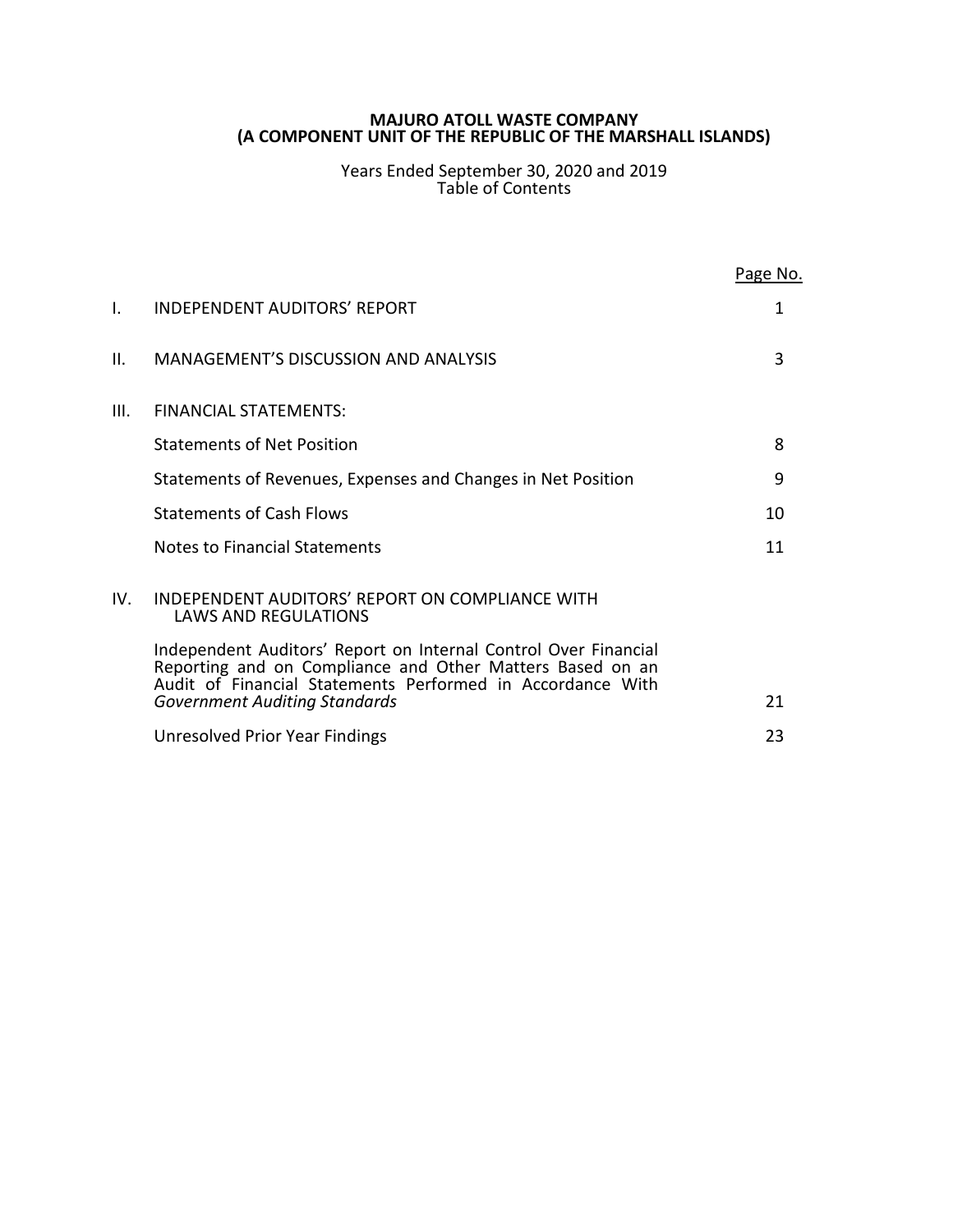# Deloitte.

Deloitte & Touche LLP 361 South Marine Corps Drive Tamuning, GU 96913-3973 USA

Tel: +1 (671) 646-3884 Fax: +1 (671) 649-4265

www.deloitte.com

# **INDEPENDENT AUDITORS' REPORT**

Board of Directors Majuro Atoll Waste Company:

# **Report on the Financial Statements**

We have audited the accompanying financial statements of Majuro Atoll Waste Company (MAWC), a component unit of the Republic of the Marshall Islands (RepMar), which comprise the statements of net position as of September 30, 2020 and 2019, and the related statements of revenues, expenses, and changes in net position and of cash flows for the years then ended, and the related notes to the financial statements.

# *Management's Responsibility for the Financial Statements*

Management is responsible for the preparation and fair presentation of these financial statements in accordance with accounting principles generally accepted in the United States of America; this includes the design, implementation, and maintenance of internal control relevant to the preparation and fair presentation of financial statements that are free from material misstatement, whether due to fraud or error.

# *Auditors' Responsibility*

Our responsibility is to express an opinion on these financial statements based on our audits. We conducted our audits in accordance with auditing standards generally accepted in the United States of America and the standards applicable to financial audits contained in *Government Auditing Standards,* issued by the Comptroller General of the United States. Those standards require that we plan and perform the audit to obtain reasonable assurance about whether the financial statements are free from material misstatement.

An audit involves performing procedures to obtain audit evidence about the amounts and disclosures in the financial statements. The procedures selected depend on the auditor's judgment, including the assessment of the risks of material misstatement of the financial statements, whether due to fraud or error. In making those risk assessments, the auditor considers internal control relevant to the entity's preparation and fair presentation of the financial statements in order to design audit procedures that are appropriate in the circumstances, but not for the purpose of expressing an opinion on the effectiveness of the entity's internal control. Accordingly, we express no such opinion. An audit also includes evaluating the appropriateness of accounting policies used and the reasonableness of significant accounting estimates made by management, as well as evaluating the overall presentation of the financial statements.

We believe that the audit evidence we have obtained is sufficient and appropriate to provide a basis for our audit opinion.

# *Opinion*

In our opinion, the financial statements referred to above present fairly, in all material respects, the financial position of MAWC as of September 30, 2020 and 2019, and the results of its operations and its cash flows for the years then ended in accordance with accounting principles generally accepted in the United States of America.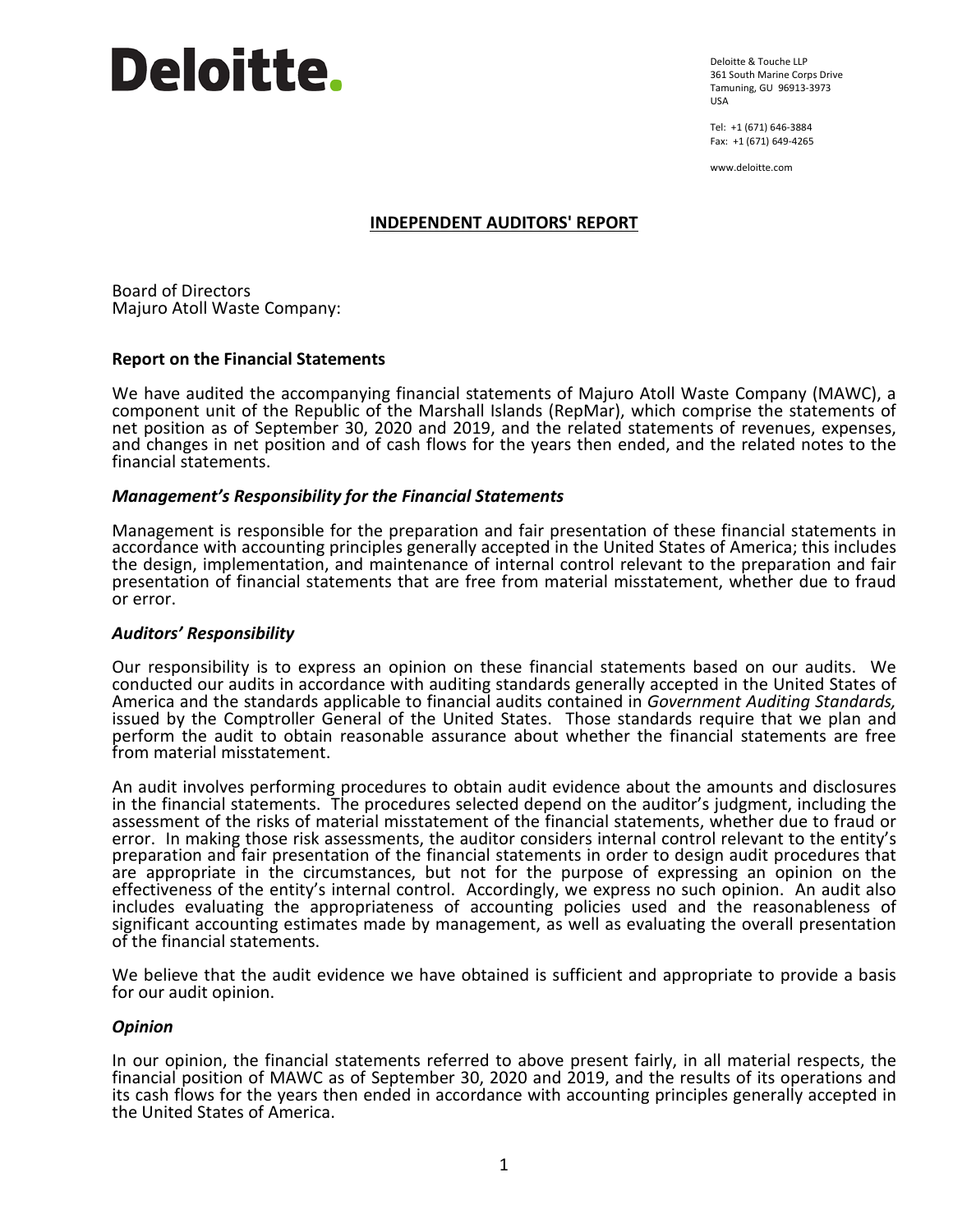

# **Emphasis-of-Matters**

## *Going Concern*

The accompanying financial statements have been prepared assuming that MAWC will continue as a going concern. As discussed in Note 7 to the financial statements, MAWC's recurring losses from operations raise substantial doubt about its ability to continue as a going concern. Management's plans concerning this matter are also discussed in Note 7 to the financial statements. The financial statements do not include any adjustments that might result from the outcome of this uncertainty.

## *Uncertainty*

As discussed in Notes 5 and 7 to the financial statements, capitalized design and engineering costs were impaired as the Jenrok landfill project site was re-assigned by RepMar for other purposes. It is uncertain how the current landfill site will be transferred to or be paid for by RepMar. The manner in which this will be resolved is uncertain and while there are various possibilities, ultimate resolution is currently unknown.

## *COVID-19*

As discussed in Note 8 to the financial statements, MAWC has determined that the COVID-19 pandemic may negatively impact its business, results of operations and net position. MAWC is unable to reasonably estimate its ultimate financial impact.

Our opinion is not modified with respect to these matters.

# *Other Matters*

# *Required Supplementary Information*

Accounting principles generally accepted in the United States of America require that the management's discussion and analysis on pages 3 to 7 be presented to supplement the financial statements. Such information, although not a part of the financial statements, is required by the Governmental Accounting Standards Board who considers it to be an essential part of financial reporting for placing the financial statements in an appropriate operational, economic, or historical context. We have applied certain limited procedures to the required supplementary information in accordance with auditing standards generally accepted in the United States of America, which consisted of inquiries of management about the methods of preparing the information and comparing the information for consistency with management's responses to our inquiries, the financial statements, and other knowledge we obtained during our audit of the financial statements. We do not express an opinion or provide any assurance on the information because the limited procedures do not provide us with sufficient evidence to express an opinion or provide any assurance.

## **Other Reporting Required by** *Government Auditing Standards*

In accordance with *Government Auditing Standards*, we have also issued our report dated September 30, 2021, on our consideration of MAWC's internal control over financial reporting and on our tests of its compliance with certain provisions of laws, regulations, contracts, and grant agreements and other matters. The purpose of that report is solely to describe the scope of our testing of internal control over financial reporting and compliance and the results of that testing, and not to provide an opinion on the effectiveness of MAWC's internal control over financial reporting or on compliance. That report is an integral part of an audit performed in accordance with *Government Auditing Standards* in considering MAWC's internal control over financial reporting and compliance.

loite Naskell

September 30, 2021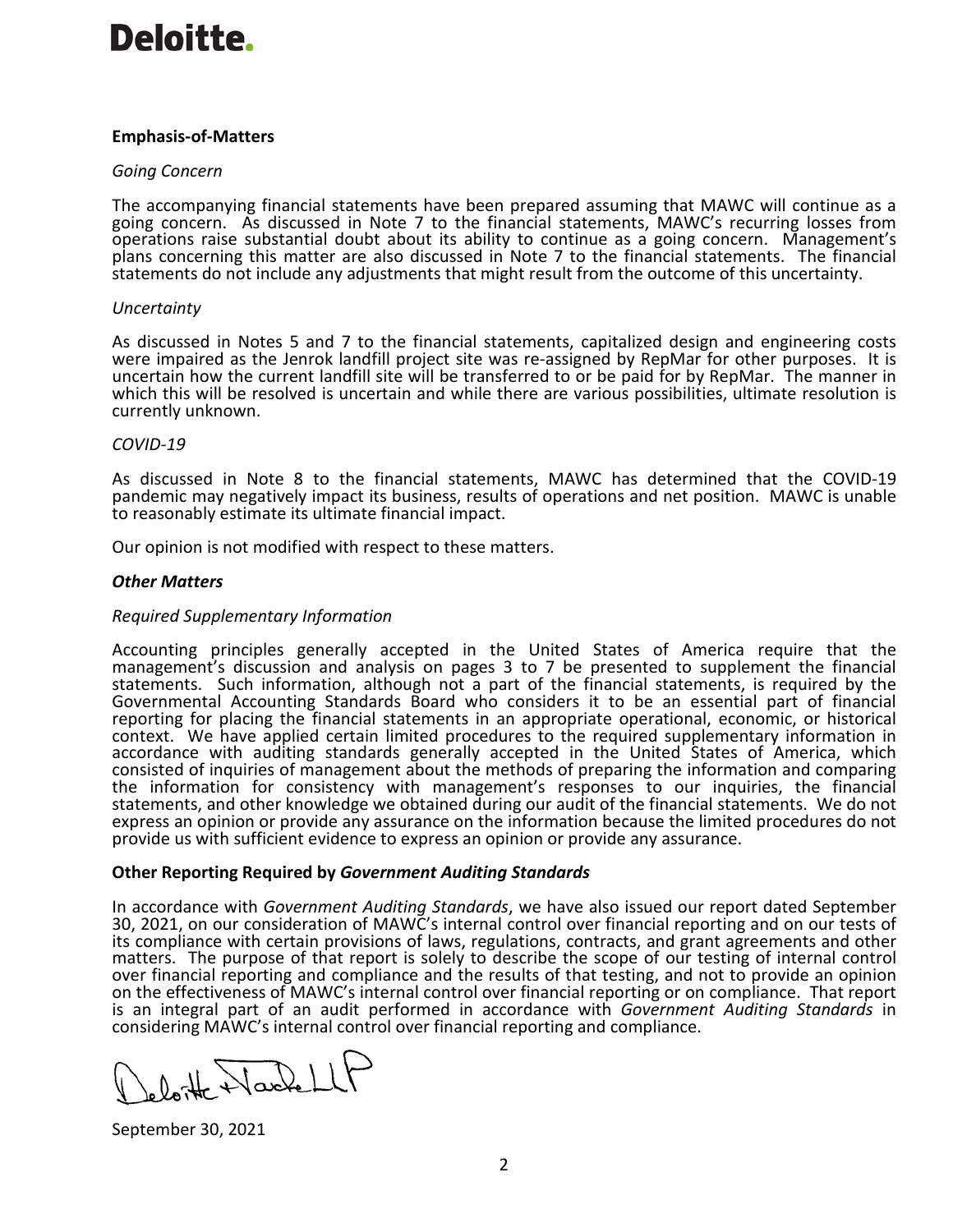Management's Discussion and Analysis Years Ended September 30, 2020 and 2019

## **OVERVIEW**

Majuro Atoll Waste Company (MAWC) management offers the readers of MAWC's financial statements this narrative overview and analysis of the financial activities of MAWC for the fiscal year ended September 30, 2020, with comparative information provided for 2019 and 2018. We encourage the readers to consider the information presented here in conjunction with additional information that we have furnished in MAWC's financial statements.

MAWC is a state-owned enterprise of the Republic of the Marshall Islands (RepMar) under the Ministry of Environment starting September 2, 2020, previously under the Ministry of Works, Infrastructure and Utilities. MAWC receives General Fund and ROC Capital Projects Fund subsidies from the RepMar government. Other sources of funds are provided by grants from government and private institutions and from MAWC's own revenue from operations.

MAWC is engaged in collection and disposal of solid waste as well as implementation and operation of Container Deposit Legislation (CDL) recycling program in Majuro Atoll. It is governed by a nine member Board of Directors, chaired by the Minister in Assistance to the President and Environment with members from Majuro Atoll Local Government (MALGOV), Chamber of Commerce, Tourism and Hospitality Community Association, Ministry of Health and Human Services (MOHHS), Ministry of Finance, Banking and Postal Services (MOFBPS), Office of Environmental Planning and Policy Coordination (OEPPC), Ministry of Works, Infrastructure and Utilities (MWIU) and Environmental Protection Authority (EPA), and is managed by 70 employees with the leadership of the General Manager.

## **OPERATIONAL AND FINANCIAL PERFORMANCE**

MAWC's results of operations for FY 2020 have decreased its net operating loss by \$949,022 (or 58.3%) from \$1,627,066 in 2019 to \$678,044 in 2020. Factors that contributed to the net favorable results for 2020 are attributed to the decrease in operating expenses by \$1,144,073 (or 41.4%) from \$2,761,148 in 2019 to \$1,617,075 in 2020 offset by a decrease in the total net operating revenues by \$195,051 (or 17.2%) from \$1,134,082 in 2019 to \$939,031 in 2020.

Major contributors to the decrease in operating revenues was the decrease in revenues from recycling activities, waste bin service collection, and miscellaneous revenues offset by the increase in other recycling revenue. The decrease in operating expenses was attributed to the impairment loss recognized in prior period, decrease in recycling expense, payroll expense due to the vacancy of General Manager post, fuel consumption, depreciation expense, office supplies, meetings and entertainment, taxes and licenses, insurance, travel expenses and professional and contractual expenses.

## **FINANCIAL ANALYSIS OF MAWC**

The Statements of Net Position and the Statements of Revenues, Expenses and Changes in Net Position provide an indication of MAWC's financial condition. MAWC's net position reflects the difference between assets and liabilities. An increase in net position over time typically indicates an improvement in financial condition.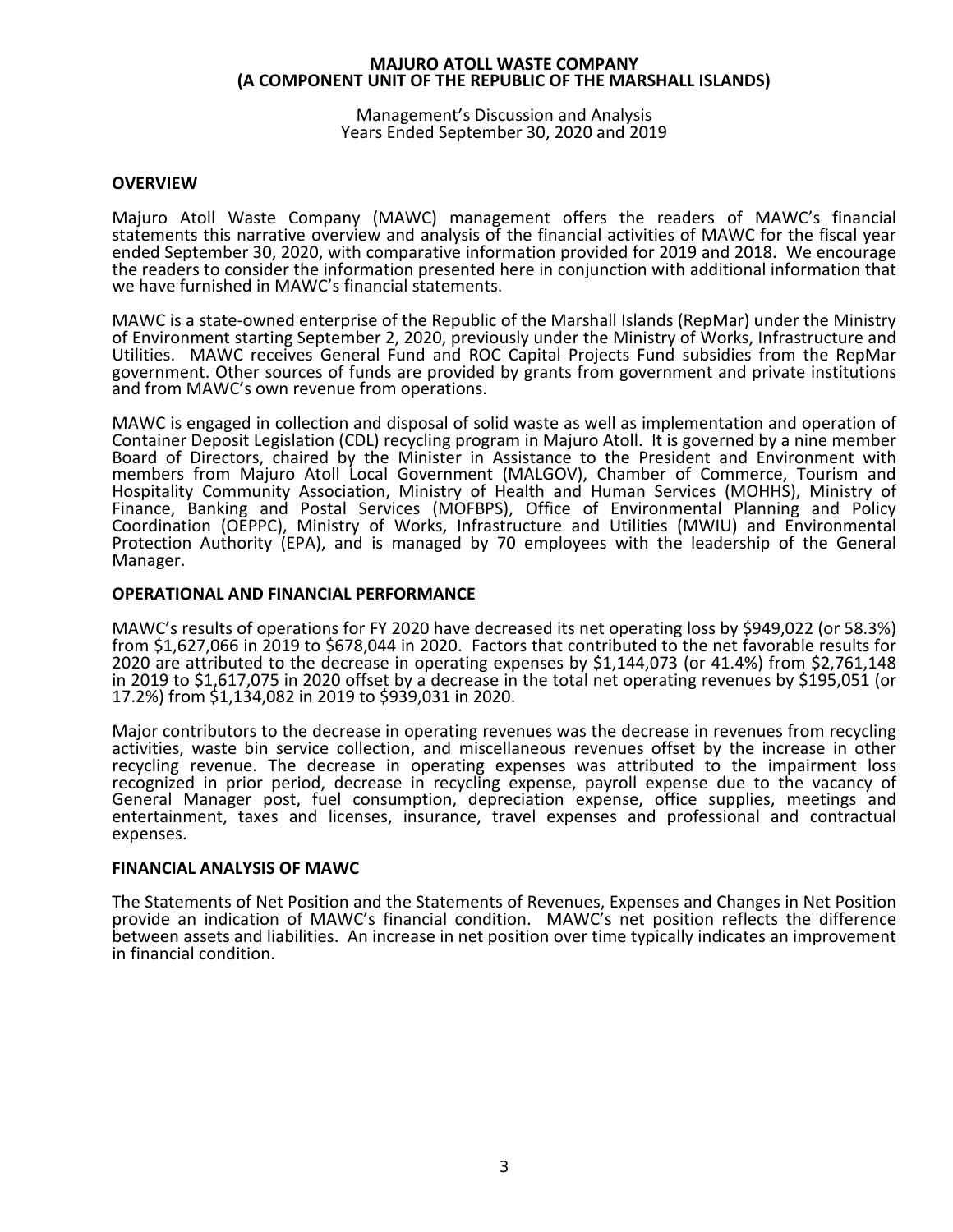#### Management's Discussion and Analysis, Continued Years Ended September 30, 2020 and 2019

**Summary Statements of Net Position**

## **Net Position**

A summary of MAWC's Statements of Net Position is presented below:

|                                                                                    |    |                                |    | As of September 30 |   |                                 |                                |    |                                  |
|------------------------------------------------------------------------------------|----|--------------------------------|----|--------------------|---|---------------------------------|--------------------------------|----|----------------------------------|
|                                                                                    |    | 2020                           |    | 2019               |   | S Change<br>2020-2019           | % Change<br>2020-2019          |    | 2018                             |
| Assets:<br>Current and other assets<br>Capital assets                              | S  | 153,449<br>580,564             | S  | 128,989<br>598,692 | S | 24,460<br>(18,128)              | 19.0%<br>(3.0)%                | S  | 504,925<br>1,441,005             |
| Total assets                                                                       |    | 734,013                        |    | 727,681            |   | 6,332                           | 0.9%                           |    | 1,945,930                        |
| Liabilities:<br>Current and other liabilities                                      |    | 112,624                        |    | 129,850            |   | (17,226)                        | $(13.3)\%$                     |    | 121,459                          |
| Net position:<br>Net investment in capital<br>assets<br>Restricted<br>Unrestricted |    | 580,564<br>89,221<br>(48, 396) |    | 598,692<br>(861)   |   | (18, 128)<br>89,221<br>(47,535) | $(3.0)\%$<br>100.0%<br>5520.9% |    | 1,441,005<br>399,626<br>(16,160) |
| Total net position                                                                 | \$ | 621,389                        | \$ | 597,831            | Ŝ | 23,558                          | 3.9%                           | \$ | 1,824,471                        |

MAWC's total assets have increased by \$6,332 (or 0.9%) from \$727,681 in 2019 to \$734,013 in 2020. This was primarily due to the increase in cash of \$28,459 (or 59.8%) from \$47,605 in 2019 to \$76,064 in 2020, increase in other current assets by \$19,600 (or 1,306.7%) from \$1,500 in 2019 to \$21,100 in 2020 offset by the decrease in net receivables of \$23,599 (or 29.5%) from \$79,884 in 2019 to \$56,285 in 2020.

MAWC's total capital assets have decreased by \$18,128 (or 3.0%) from \$598,692 in 2019 to \$580,564 in 2020, net effect of current year depreciation and current year additions of \$135,732 and \$117,604, respectively.

MAWC's total liabilities have decreased by \$17,226 (or 13.3%) from \$129,850 in 2019 to \$112,624 in 2020. This decrease was attributed to the decrease in payable to affiliates of \$3,655 (or 9.4%) from \$38,739 in 2019 to \$35,084 in 2020, decrease in payroll liabilities of \$15,370 (or 26.2%) from \$58,676 in 2019 to \$43,306 in 2020 offset by the increase in accounts payable of \$1,775 (or 5.7%) from \$31,283 in 2019 to \$33,058 in 2020 and other current liabilities of \$24 (or 2.1%) from \$1,152 in 2019 to \$1,176 in 2020.

MAWC's total net position has increased by \$23,558 (or 3.9%) from \$597,831 in 2019 to \$621,389 in 2020. This increase was due to the increase in restricted net position of \$89,221 offset by the decrease in net investment in capital assets and unrestricted net position of \$18,128 and \$47,535, respectively.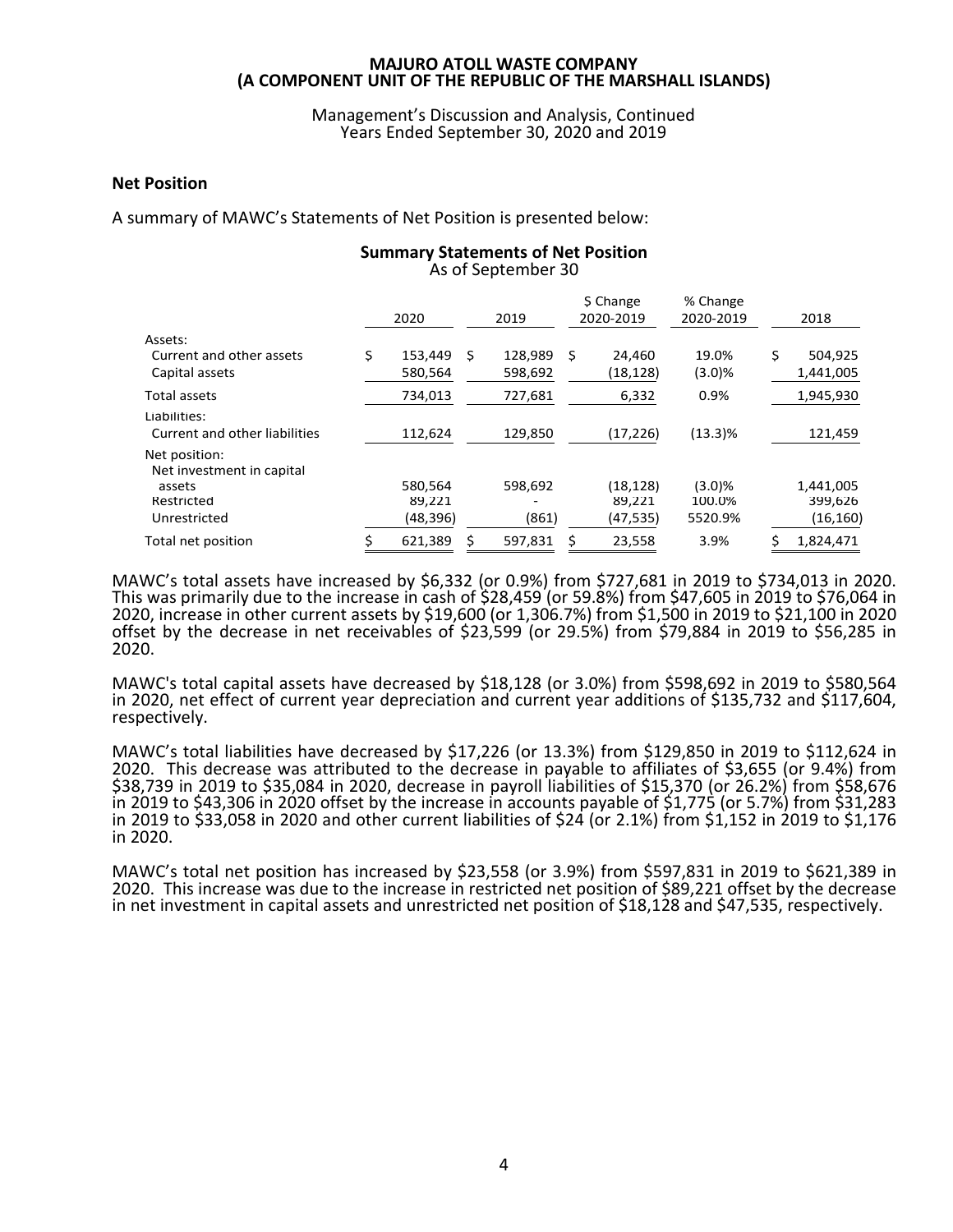Management's Discussion and Analysis, Continued Years Ended September 30, 2020 and 2019

# **Change in Net Position**

A summary of MAWC's Statements of Revenues, Expenses, and Changes in Net Position is presented below:

| Summary Statements of Revenues, Expenses and Changes in Net Position |
|----------------------------------------------------------------------|
| Years Ended September 30                                             |

|                        |            |     |               |     | \$ Change     | % Change    |   |            |
|------------------------|------------|-----|---------------|-----|---------------|-------------|---|------------|
|                        | 2020       |     | 2019          |     | 2020-2019     | 2020-2019   |   | 2018       |
| Operating:             |            |     |               |     |               |             |   |            |
| Operating revenues     | 939,031    | \$. | 1,134,082     | \$. | (195, 051)    | $(17.2)\%$  | Ş | 265,964    |
| Operating expenses     | 1,617,075  |     | 2,761,148     |     | (1, 144, 073) | (41.4)%     |   | 1,062,273  |
| Operating loss         | (678, 044) |     | (1,627,066)   |     | 949,022       | $(58.3)\%$  |   | (796,309)  |
| Nonoperating:          |            |     |               |     |               |             |   |            |
| Nonoperating revenues  | 619,122    |     | 400,426       |     | 218,696       | 54.6%       |   | 518,214    |
|                        | (58, 922)  |     | (1, 226, 640) |     | 1,167,718     | (95.2)%     |   | (278, 095) |
| Capital contributions  | 82,480     |     |               |     | 82,480        | 100.0%      |   | 456,995    |
| Change in net position | 23,558     |     | (1,226,640)   | \$  | 1,250,198     | $(101.9)\%$ |   | 178,900    |

MAWC's total revenues increased by \$106,125 (or 6.9%) from \$1,534,508 in 2019 to \$1,640,633 in 2020. This increase was attributed to an increase in non-operating revenues relating to contributions from RepMar of \$198,472 (or 49.6%) from \$400,426 in 2019 to \$598,898 in 2020 and other non-<br>operating income of \$20,224 in 2020. MAWC received a capital grant from the Government of Japan of \$82,480 to purchase a woodchipper in 2020 to support Laura Transfer Station activities. Decrease in operating revenues was due to the decrease in recycling of \$151,976 (or 14.6%) from \$1,042,984 in 2019 to \$891,008, the decrease in operating income from waste collections of \$6,237 (or 7.0%) from \$89,477 in 2019 to \$83,240 in 2020, and the decrease in miscellaneous revenues of \$702 (or 43.3%) from \$1,621 in 2019 to \$919 in 2020.

MAWC's total expenses decreased by \$1,144,073 (or 41.4%) from \$2,761,148 in 2019 to \$1,617,075 in 2020. This decrease was attributed primarily to a decrease in: recycling expenses of \$140,026 (or 16.5%) from \$846,571 in 2019 to \$706,545 in 2020; payroll costs of \$138,089 (or 20.7%) from \$668,708 in 2019 to \$530,619 in 2020; depreciation expense of \$8,107 (or 5.64% ) from \$143,839 in 2019 to \$135,732 in 2020; fuel expense of \$35,980 (or 40.9%) from \$87,890 in 2019 to \$51,910 in 2020; office supplies expense of \$515 (or 3.6%) from \$14,372 in 2019 to \$13,857 in 2020; meetings and entertainment expense of \$3,805 (or 31.4%) from \$12,129 in 2019 to \$8,324 in 2020; taxes and licenses of \$110 (or 2.0%) from \$5,369 in 2019 to \$5,259 in 2020; professional and contractual services expenses of \$26,611 (or 84.6%) from \$31,465 in 2019 to \$4,854 in 2020; insurance expense of \$1,952 (or 46.9%) from \$4,162 in 2019 to \$2,210 in 2020; impairment loss in 2019 for Jenrok Landfill Project design and engineering costs amounting to \$903,934; and travel expense of \$3,662 in 2019. These decreases were offset by an increase in : Batakan Seawall Project expense of \$111,379 in 2020; repairs and maintenance expense of \$2,661 (or 15.1%) from \$17,634 in 2019 to \$20,295 in 2020; utilities and communication expense of \$2,953 (or 29.0%) from \$10,195 in 2019 to \$13,148 in 2020; leases of \$333 (or 9.1%) from \$3,667 in 2019 to \$4,000 in 2020; advertising expense of \$1,351 (or 166.8%) from \$810 in 2019 to \$2,161 in 2020; and miscellaneous expenses of \$41 (or 0.6%) from \$6,741 in 2019 to \$6,782 in 2020.

Management's Discussion and Analysis for the year ended September 30, 2019 is set forth in MAWC's report on the audit of financial statements, which is dated July 20, 2020. Such Management Discussion and Analysis explains the major factors impacting the FY2019 financial statements and can be obtained from MAWC's Acting General Manager via the contact information on page 7.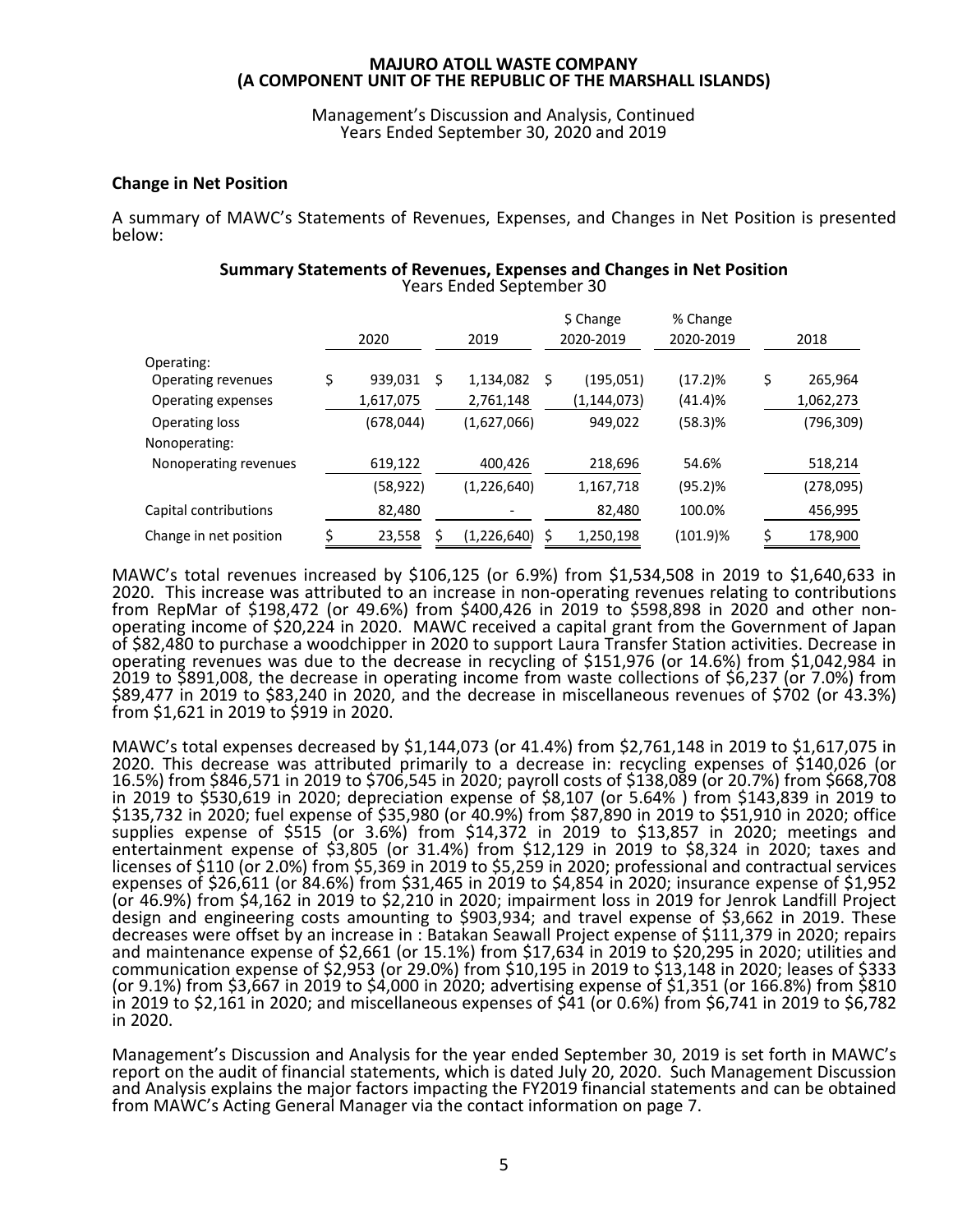#### Management's Discussion and Analysis, Continued Years Ended September 30, 2020 and 2019

# **CAPITAL ASSETS AND LONG-TERM DEBT**

At September 30, 2020, MAWC has investments in capital assets, net of accumulated depreciation, of \$580,564 a decrease of \$18,128 (or 3.0%) from 2019. This decrease is the result of current year depreciation expense amount assets amounting to \$117,604. The capital asset additions in FY2020 pertain to various office equipment, recycling equipment and General Manager's service truck.

A summary of MAWC's capital assets is presented below**:**

|                               |   |             |             |   | S Change  | % Change   |   |             |
|-------------------------------|---|-------------|-------------|---|-----------|------------|---|-------------|
|                               |   | 2020        | 2019        |   | 2020-2019 | 2020-2019  |   | 2018        |
| Office equipment              | S | 18,334 \$   | 14.455      | S | 3.879     | 26.8%      | S | 15,475      |
| Recycling equipment           |   | 503,822     | 479,297     |   | 24,525    | 5.1%       |   | 633,984     |
| Truck and heavy equipment     |   | 521,729     | 487,984     |   | 33,745    | 6.9%       |   | 956,593     |
| Buildings and other structure |   | 29,694      | 60,894      |   | (31,200)  | $(51.2)\%$ |   | 60,894      |
| Recycle center                |   | 185,684     | 127,473     |   | 58,211    | 45.7%      |   | 127,473     |
| Waste collection equipment    |   | 405,828     | 405,828     |   |           | 0.0%       |   | 810,112     |
|                               |   | 1,665,091   | 1,575,931   |   | 89,160    | 5.7%       |   | 2,604,531   |
| Accumulated depreciation      |   | (1,084,527) | (1,035,450) |   | (49,077)  | 4.7%       |   | (2,075,139) |
|                               |   | 580,564     | 540,481     |   | 40.083    | 7.4%       |   | 529,392     |
| Construction in progress      |   |             | 58,211      |   | (58, 211) | (100.0)%   |   | 911,613     |
|                               |   | 580,564     | 598,692     |   | (18,128)  | (3.0)%     |   | 1,441,005   |

Capital assets are summarized in note to the financial statements. Please refer to Note 5 for additional information concerning capital assets. At this time, MAWC has no long-term debt.

# **ECONOMIC FACTORS AND NEXT YEARS BUDGET AND RATES**

# Fiscal Year 2020 Budget

MAWC received a \$598,898 financial subsidy from RepMar's General Fund and ROC Capital Projects Fund and generated total operating revenues of \$939,031, which was lower than anticipated revenues of \$1,048,660. The decrease in operation revenues is primarily caused by the decrease in revenues from CDL recycling.

# Fiscal Year 2021 Budget

MAWC operational funding for FY2021 remained the same from FY2020, amounting to \$404,030 that will be coming from the RepMar General Fund plus anticipated grants and operating revenues of \$1,144,717 that aim to attain the following four outputs/goals:

- 1. All residential and commercial solid waste in Majuro service areas successfully collected in bins, bags or as bulk materials, and hauled to landfill for segregation, recycling or disposal.
- 2. All segregated, non-recyclable waste from Majuro service areas effectively disposed of in semi-<br>sanitary landfill.
- 3. All segregated, recyclable waste from Majuro service areas processed for local reuse or exportation.
- 4. MAWC's operations and development guided by effective strategic plans and governance of Board of Directors with manager.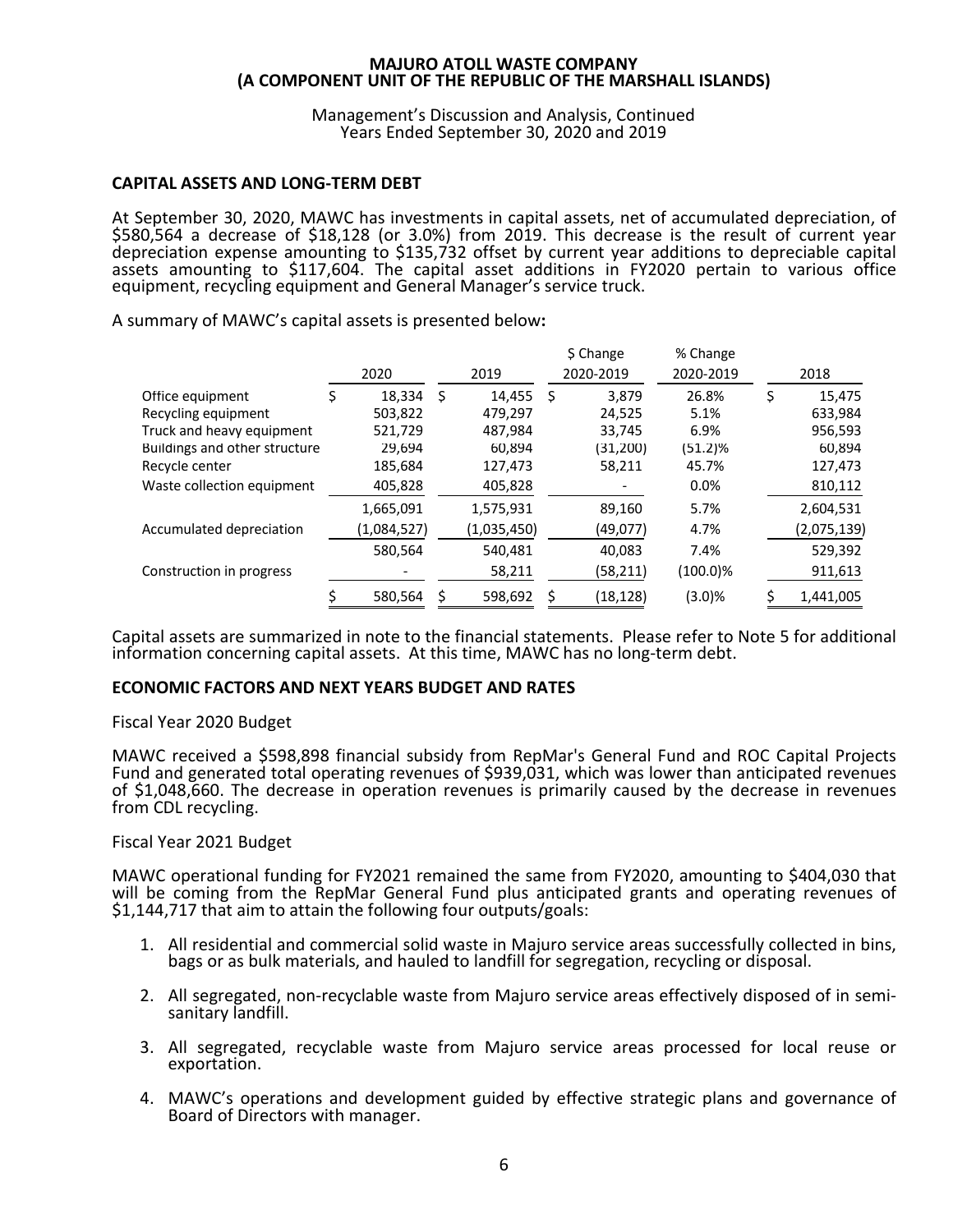Management's Discussion and Analysis, Continued Years Ended September 30, 2020 and 2019

## **ECONOMIC FACTORS AND NEXT YEARS BUDGET AND RATES, CONTINUED**

MAWC was also granted with a supplemental fund from RepMar of \$356,000 to support salary increments as well as to add insurance and pension benefits to MAWC's employees, to assist with bin replacements, and other expenses to support MAWC's operations.

Furthermore, MAWC will continue to develop and implement strategic and annual action plans, build revenues towards sustainable financing and more independent operations as befit a state-owned enterprise.

The current COVID-19 pandemic being experienced worldwide has not yet reached the Marshall Islands and as such is not expected to directly impact day-to-day operations. The Company does expect potential negative impact to the CDL recycling program and funding from the RMI government in the event that COVID-19 is experienced locally. If such occurs, the company will await instructions from the RMI Disaster Committee in order to address the situation.

## Contact Us

Questions associated with the above MD&A may be sent by post addressed to Halston [de](mailto:wanidebrum@gmail.com)Brum, General Manager, P.O. Box 3596, Majuro, MH 96960, or via email to wanidebrum@gmail.com or call mobile no. (692)456-4895.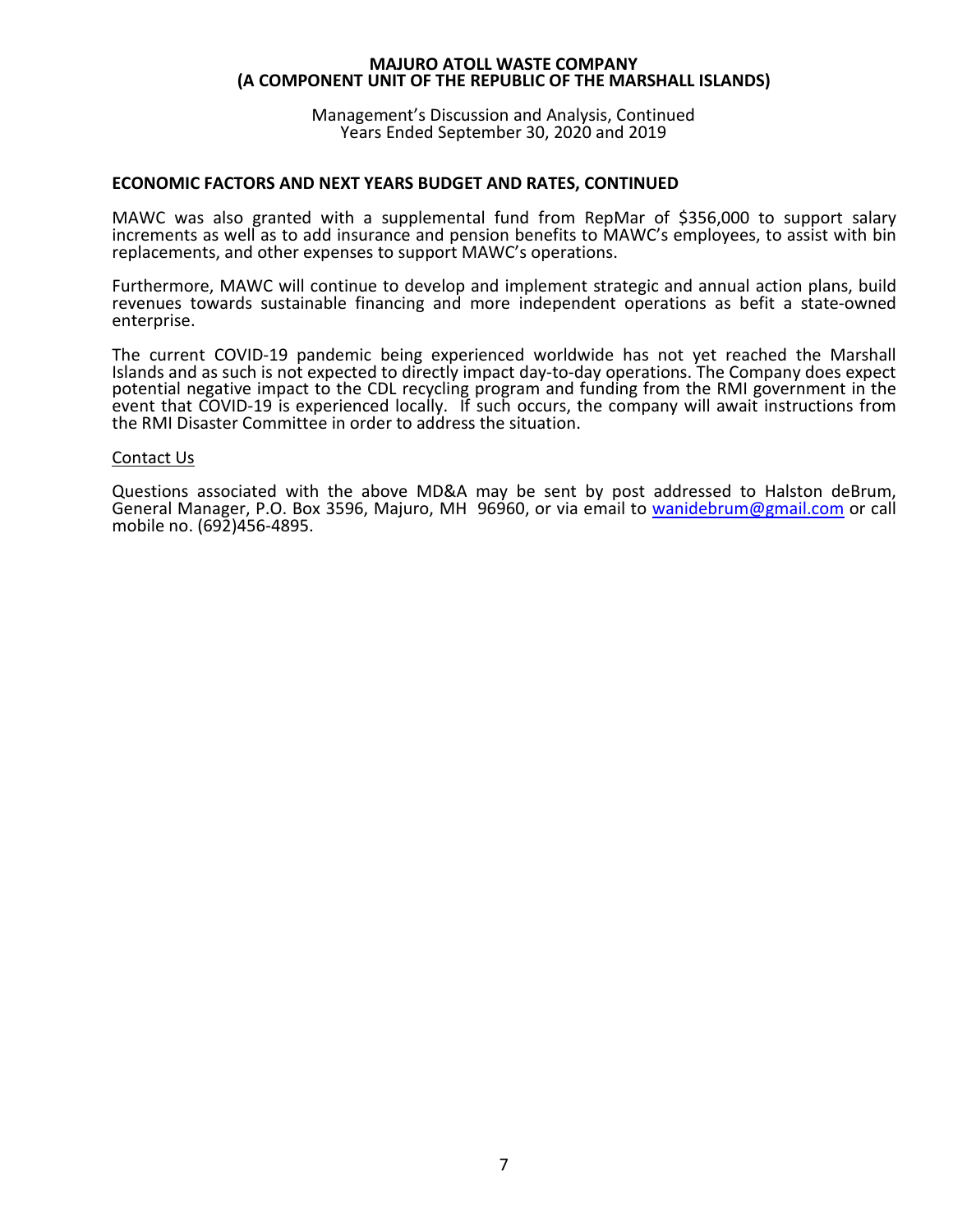# Statements of Net Position September 30, 2020 and 2019

|                                                                                                                              | 2020                                      |     | 2019                                |
|------------------------------------------------------------------------------------------------------------------------------|-------------------------------------------|-----|-------------------------------------|
| <b>ASSETS</b>                                                                                                                |                                           |     |                                     |
| Current assets:<br>Cash<br>Receivables, net<br>Other current assets                                                          | \$<br>76,064<br>56,285<br>21,100          | \$  | 47,605<br>79,884<br>1,500           |
| <b>Total current assets</b>                                                                                                  | 153,449                                   |     | 128,989                             |
| Noncurrent assets:<br>Capital assets:<br>Nondepreciable<br>Depreciable capital assets, net of accumulated depreciation       | 580,564                                   |     | 58,211<br>540,481                   |
| <b>Total noncurrent assets</b>                                                                                               | 580,564                                   |     | 598,692                             |
|                                                                                                                              | \$<br>734,013                             | \$  | 727,681                             |
| LIABILITIES AND NET POSITION                                                                                                 |                                           |     |                                     |
| <b>Current liabilities:</b><br>Accounts payable<br>Payable to affiliates<br>Payroll liabilities<br>Other current liabilities | \$<br>33,058<br>35,084<br>43,306<br>1,176 | -\$ | 31,283<br>38,739<br>58,676<br>1,152 |
| <b>Total liabilities</b>                                                                                                     | 112,624                                   |     | 129,850                             |
| Contingencies                                                                                                                |                                           |     |                                     |
| Net position:<br>Net investment in capital assets<br>Restricted<br>Unrestricted                                              | 580,564<br>89,221<br>(48, 396)            |     | 598,692<br>(861)                    |
| Total net position                                                                                                           | 621,389                                   |     | 597,831                             |
|                                                                                                                              | \$<br>734,013                             | \$  | 727,681                             |

See accompanying notes to financial statements.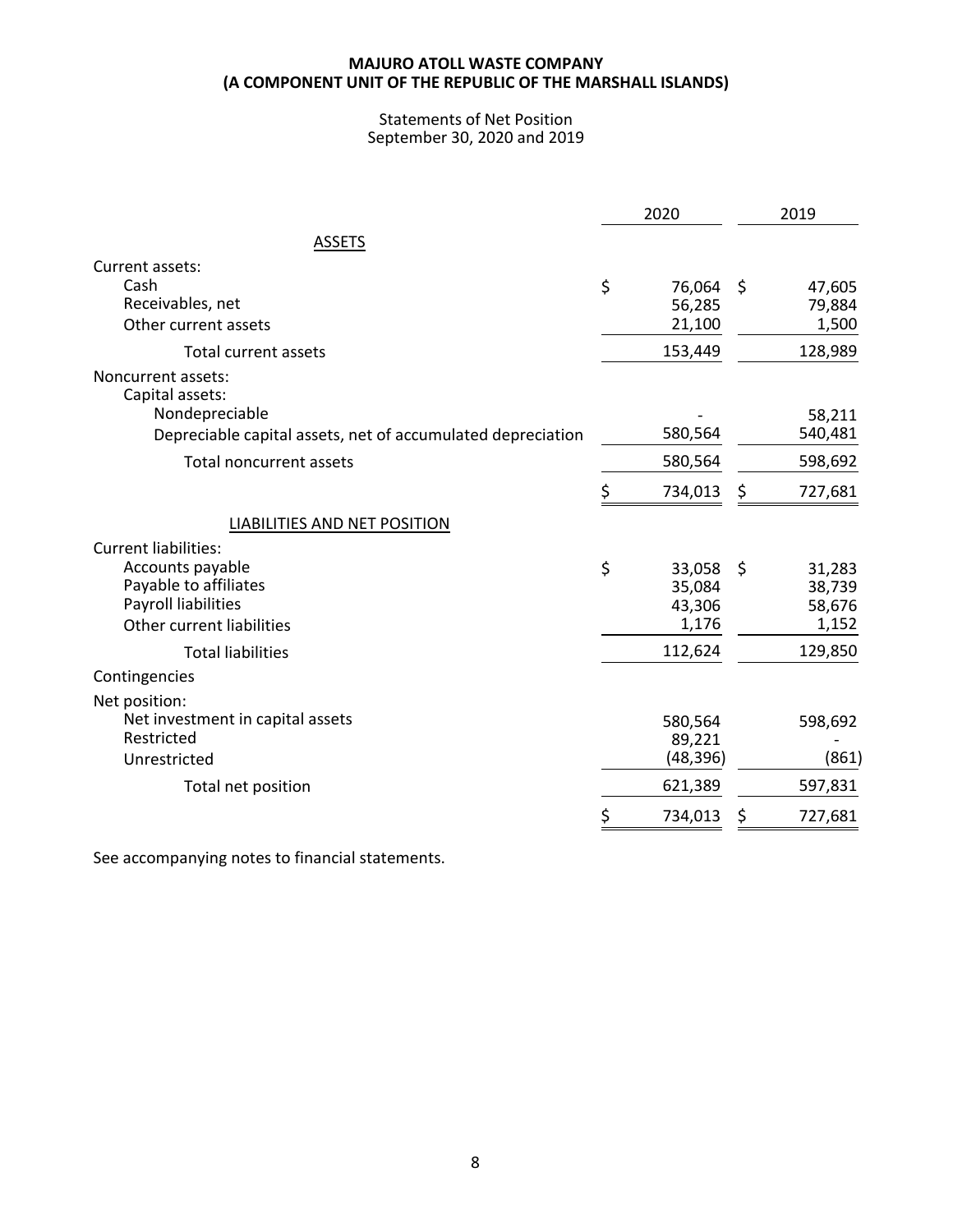# Statements of Revenues, Expenses, and Changes in Net Position Years Ended September 30, 2020 and 2019

|                                                                                                                                                                                                                                                                                                                                    | 2020                                                                                                                                   | 2019                                                                                                                                            |
|------------------------------------------------------------------------------------------------------------------------------------------------------------------------------------------------------------------------------------------------------------------------------------------------------------------------------------|----------------------------------------------------------------------------------------------------------------------------------------|-------------------------------------------------------------------------------------------------------------------------------------------------|
| Operating revenues:<br><b>Recycling Fund revenues</b><br>Other recycling revenue<br>Waste collection<br>Miscellaneous                                                                                                                                                                                                              | \$<br>786,334<br>104,674<br>83,240<br>919                                                                                              | \$<br>943,031<br>99,953<br>89,477<br>1,621                                                                                                      |
| Total operating revenues                                                                                                                                                                                                                                                                                                           | 975,167                                                                                                                                | 1,134,082                                                                                                                                       |
| Provision for doubtful accounts                                                                                                                                                                                                                                                                                                    | (36, 136)                                                                                                                              |                                                                                                                                                 |
| Net operating revenues                                                                                                                                                                                                                                                                                                             | 939,031                                                                                                                                | 1,134,082                                                                                                                                       |
| Operating expenses:<br>Recycling<br>Payroll<br>Depreciation<br>Seawall<br>Fuel<br>Repairs and maintenance<br>Office supplies<br>Utilities and communication<br>Meetings and entertainment<br><b>Taxes and licenses</b><br>Professional and contractual services<br>Leases<br>Insurance<br>Advertising<br>Impairment loss<br>Travel | 706,545<br>530,619<br>135,732<br>111,379<br>51,910<br>20,295<br>13,857<br>13,148<br>8,324<br>5,259<br>4,854<br>4,000<br>2,210<br>2,161 | 846,571<br>668,708<br>143,839<br>87,890<br>17,634<br>14,372<br>10,195<br>12,129<br>5,369<br>31,465<br>3,667<br>4,162<br>810<br>903,934<br>3,662 |
| Miscellaneous                                                                                                                                                                                                                                                                                                                      | 6,782                                                                                                                                  | 6,741                                                                                                                                           |
| Total operating expenses<br><b>Operating loss</b>                                                                                                                                                                                                                                                                                  | 1,617,075<br>(678, 044)                                                                                                                | 2,761,148<br>(1,627,066)                                                                                                                        |
| Nonoperating revenues:<br>Contributions from RepMar<br>Other income<br>Total nonoperating revenues<br>Loss before capital contributions                                                                                                                                                                                            | 598,898<br>20,224<br>619,122<br>(58, 922)                                                                                              | 400,426<br>400,426<br>(1, 226, 640)                                                                                                             |
| Capital contributions:<br>Government of Japan<br>Change in net position                                                                                                                                                                                                                                                            | 82,480<br>23,558                                                                                                                       | (1, 226, 640)                                                                                                                                   |
| Net position at beginning of year                                                                                                                                                                                                                                                                                                  | 597,831                                                                                                                                | 1,824,471                                                                                                                                       |
| Net position at end of year                                                                                                                                                                                                                                                                                                        | \$<br>621,389                                                                                                                          | \$<br>597,831                                                                                                                                   |

See accompanying notes to financial statements.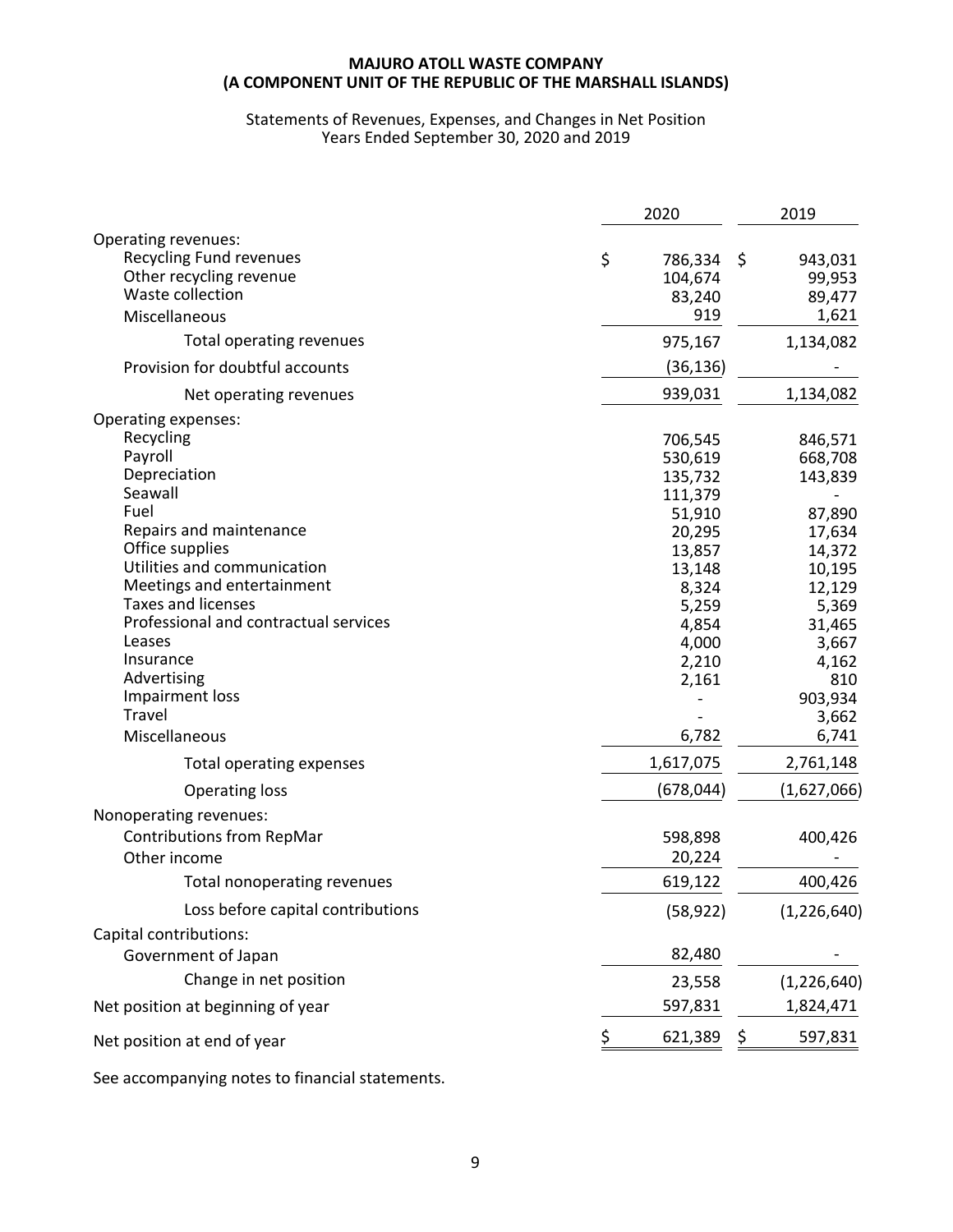# Statements of Cash Flows Years Ended September 30, 2020 and 2019

|                                                                                                                                                                                                            |    | 2020                                          | 2019 |                                                 |  |
|------------------------------------------------------------------------------------------------------------------------------------------------------------------------------------------------------------|----|-----------------------------------------------|------|-------------------------------------------------|--|
| Cash flows from operating activities:<br>Cash received from Recycling Fund<br>Cash received from customers<br>Cash payments to suppliers for goods and services<br>Cash payments to employees for services | \$ | 799,612<br>187,518<br>(973, 456)<br>(545,989) | \$   | 933,084<br>178,509<br>(1,042,481)<br>(664, 213) |  |
| Net cash used for operating activities                                                                                                                                                                     |    | (532, 315)                                    |      | (595, 101)                                      |  |
| Cash flows from noncapital financing activities:<br>Operating subsidy received from RepMar                                                                                                                 |    | 574,398                                       |      | 400,426                                         |  |
| Cash flows from capital and related financing activities:<br>Acquisition of capital assets<br>Capital grants received                                                                                      |    | (96, 104)<br>82,480                           |      | (200, 460)                                      |  |
| Net cash used in capital and related financing activities                                                                                                                                                  |    | (13, 624)                                     |      | (200, 460)                                      |  |
| Net change in cash                                                                                                                                                                                         |    | 28,459                                        |      | (395, 135)                                      |  |
| Cash at beginning of year                                                                                                                                                                                  |    | 47,605                                        |      | 442,740                                         |  |
| Cash at end of year                                                                                                                                                                                        | \$ | 76,064                                        | \$   | 47,605                                          |  |
| Reconciliation of operating loss to net cash used for operating<br>activities:<br><b>Operating loss</b><br>Adjustments to reconcile operating loss to net cash used for                                    | \$ | $(678, 044)$ \$                               |      | (1,627,066)                                     |  |
| operating activities:<br>Depreciation<br>Provision for doubtful accounts<br>Impairment loss                                                                                                                |    | 135,732<br>36,136                             |      | 143,839<br>903,934                              |  |
| Decrease (increase) in assets:<br>Receivables<br>Other current assets<br>Increase (decrease) in liabilities:<br>Accounts payable                                                                           |    | 11,963<br>(19,600)<br>2,000                   |      | (22, 489)<br>3,290                              |  |
| Payable to affiliates<br>Payroll and other liabilities                                                                                                                                                     |    | (5, 155)<br>(15, 347)                         |      | (9,260)<br>8,108<br>4,543                       |  |
| Net cash used for operating activities                                                                                                                                                                     | \$ | (532, 315)                                    | \$   | (595, 101)                                      |  |

See accompanying notes to financial statements.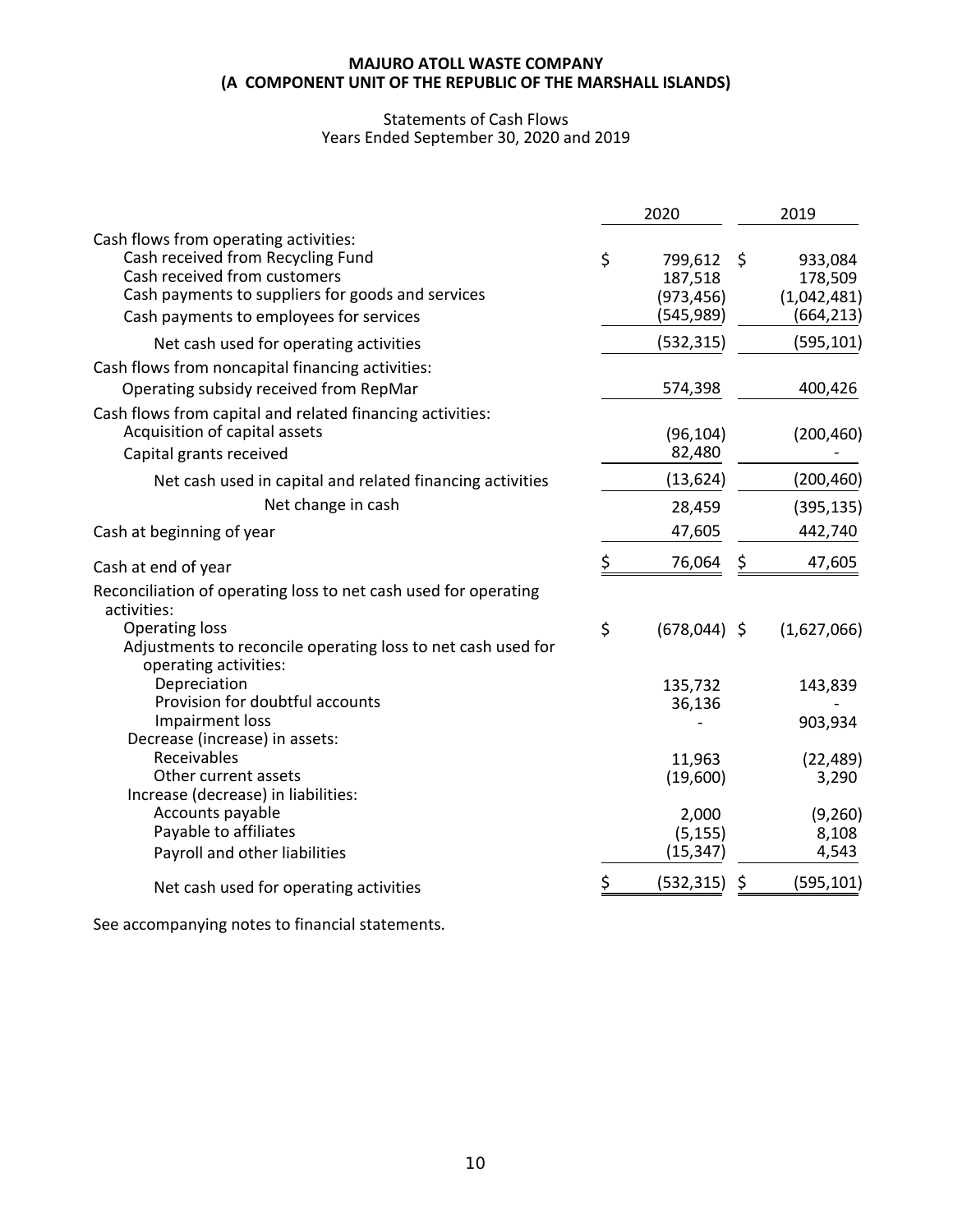Notes to Financial Statements September 30, 2020 and 2019

## (1) Organization

Majuro Atoll Waste Company (MAWC) was incorporated under the laws of the Republic of the Marshall Islands (RepMar) on January 30, 2007. The principal place of business is on Majuro Atoll. The purpose for which MAWC is organized is to engage in, but not limited to, the collection and disposal of solid waste on Majuro Atoll.

MAWC is governed by a nine-member Board of Directors as follows:

- 
- 
- The Minister in Assistance to the President and Environment.<br>• The Secretary of the Ministry of Works, Infrastructure and Utilities.<br>• The Majuro Atoll Local Government Councilman on the Executive Committee responsible f
- 
- One member from a list of two or more nominations by the Chamber of Commerce.<br>One member from a list of two or more nominations by the Tourism and Hospitality<br>Community Association.
- One member from a list of two or more nominations by the Office of Environmental Planning and Policy Coordination.
- One member from a list of two or more nominations by the Ministry of Health and Human Services.
- One member from a list of two or more nominations by the National Environmental Protection Authority.
- One member from a list of two or more nominations by the Ministry of Finance, Banking and Postal Services.

In accordance with Cabinet Minute 205 (2020), the RepMar Cabinet authorized the transfer of operational concerns and policy matters with respect to MAWC from the Ministry of WIU to the Ministry of Environment.

MAWC's financial statements are incorporated into the financial statements of RepMar as a component unit.

## (2) Summary of Significant Accounting Policies

The accounting policies of MAWC conform to accounting principles generally accepted in the United States of America (GAAP), as applicable to governmental entities, specifically proprietary funds.

GASB Statement No. 34, *Basic Financial Statements - and Management's Discussion and Analysis - for State and Local Governments*, as amended by GASB Statement No. 37, *Basic Financial Statements - and Management's Discussion and Analysis - for State and Local Governments: Omnibus*, GASB Statement No. 38, *Certain Financial Statement Note Disclosures*, and GASB Statement No. 61, *The Financial Reporting Entity: Omnibus - an amendment of GASB Statements No. 14 and 34,* establish financial reporting standards for governmental entities, which require that management's discussion and analysis of the financial activities be included with the basic financial statements and notes and modifies certain other financial statement disclosure requirements.

To conform to these requirements, equity is presented in the following net position categories:

- Net investment in capital assets capital assets, net of accumulated depreciation and related debt, plus construction or improvement of those assets.
- Restricted: Nonexpendable net position subject to externally imposed stipulations that require MAWC to maintain such permanently. As of September 30, 2020 and 2019, MAWC does not have nonexpendable restricted net position.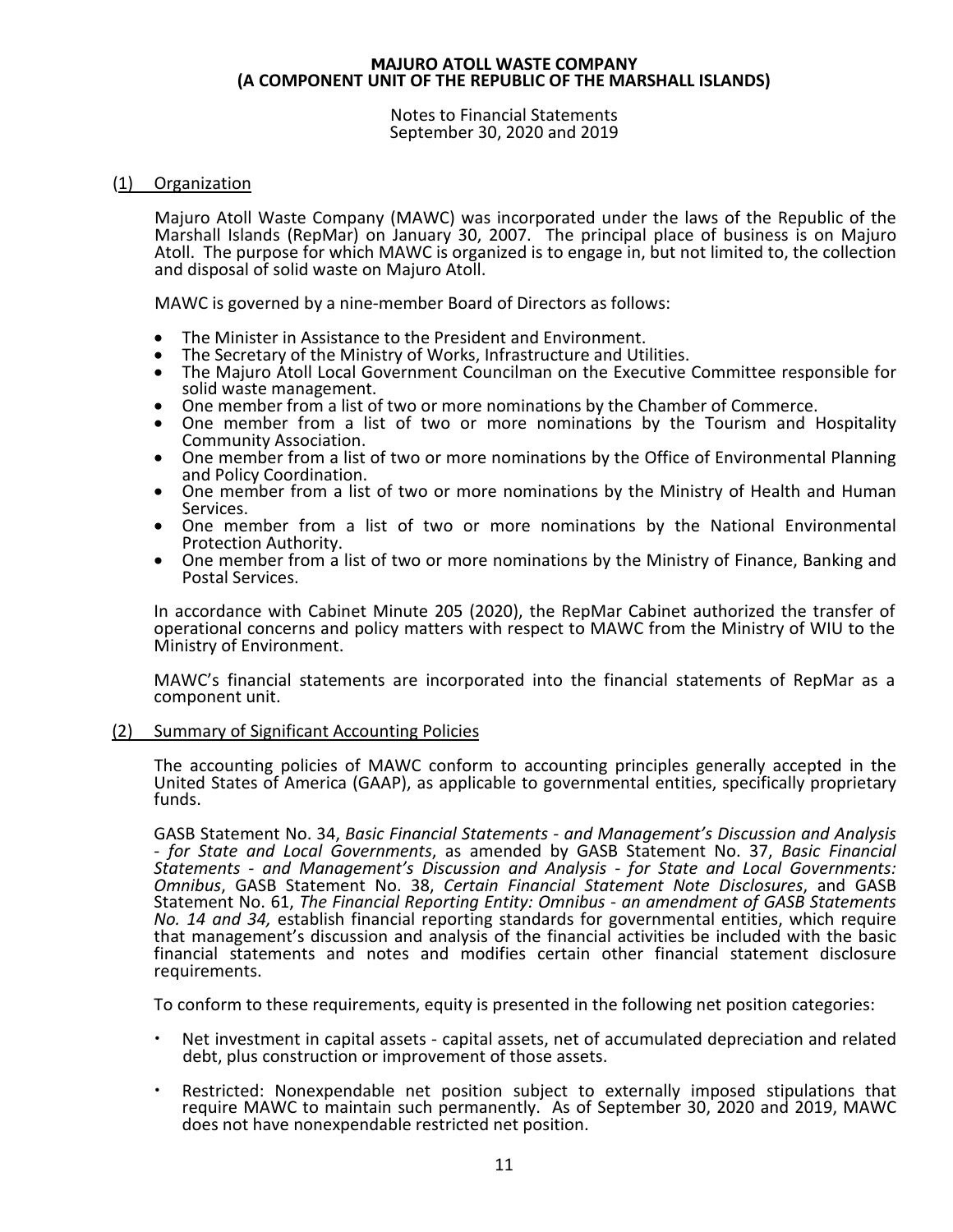Notes to Financial Statements September 30, 2020 and 2019

# (2) Summary of Significant Accounting Policies, Continued

 Restricted: Expendable net position whose use by MAWC is subject to externally imposed stipulations that can be fulfilled by actions of MAWC pursuant to those stipulations or that expire with the passage of time. As of September 30, 2020 and 2019, MAWC has expendable net position as follows:

|                                                                               | 2020            | 2019                     |
|-------------------------------------------------------------------------------|-----------------|--------------------------|
| <b>Republic of China Capital Projects:</b><br>Majuro Dumpsite Seawall Project | \$86,721        | $\overline{\phantom{a}}$ |
| Government of Japan:<br>Wood Waste Chipper Project                            | 2,500           |                          |
|                                                                               | <u>\$89,221</u> |                          |

 Unrestricted - net position that is not subject to externally imposed stipulations. Unrestricted net position may be designated for specific purposes by action of management or the Board of Directors or may otherwise be limited by contractual agreements with outside parties.

When both restricted and unrestricted resources are available for use for the same purpose, it is MAWC's policy to use unrestricted resources first, then restricted resources as they are needed.

## Basis of Accounting

Proprietary funds are accounted for on a flow of economic resources measurement focus. With this measurement focus, all assets and deferred outflows of resources, and liabilities and deferred inflows of resources associated with the operation of the fund are included in the statements of net position. Proprietary fund operating statements present increases and decreases in net position. The accrual basis of accounting is utilized by proprietary funds. Under this method, revenues are recorded when earned and expenses are recorded at the time liabilities are incurred.

## Revenue Recognition

MAWC considers recycling and waste collection revenues and costs directly related to such revenues to be operating revenues and expenses. Revenues and expenses related to financing and other activities are reflected as nonoperating. Capital grants, financing or investing related transactions are reported as non-operating revenues. Revenue is recognized on the accrual basis and is recorded upon billing when services have been completed. All expenses related to operating MAWC are reported as operating expenses.

# Cash

Custodial credit risk is the risk that in the event of a bank failure, MAWC's deposits may not be returned to it. Such deposits are not covered by depository insurance and are either uncollateralized or collateralized with securities held by the pledging financial institution or held by the pledging financial institution but not in the depositor-government's name. MAWC does not have a deposit policy for custodial credit risk.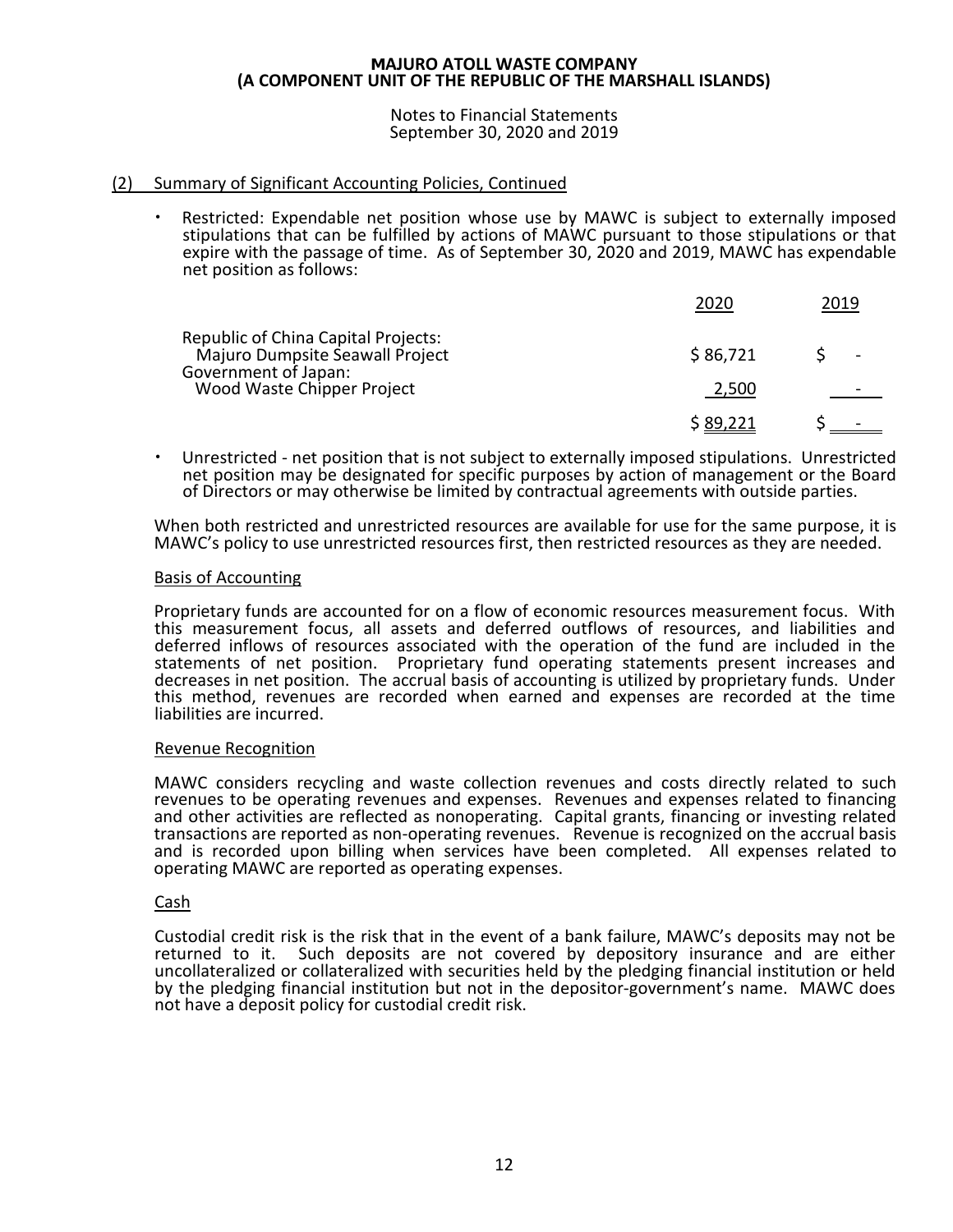Notes to Financial Statements September 30, 2020 and 2019

## (2) Summary of Significant Accounting Policies, Continued

## Cash, Continued

For purposes of the statements of net position and of cash flows, cash represents cash on hand and cash in bank accounts. As of September 30, 2020 and 2019, the carrying amounts of cash were \$76,064 and \$47,605, respectively, and the corresponding bank balances were \$105,565 and \$57,202, respectively. Of the bank balances, \$101,300 and \$55,395, respectively, are maintained in a financial institution subject to Federal Deposit Insurance Corporation (FDIC) insurance. Bank deposits of \$4,265 and \$1,807, respectively, are maintained in a financial institution not subject to depository insurance. MAWC does not require collateralization of its cash deposits; therefore, deposit levels in excess of FDIC insurance coverage are uncollateralized. Accordingly, these deposits are exposed to custodial credit risk. MAWC has not experienced any losses in such accounts and management believes it is not exposed to any significant credit risk on its deposits.

## Receivables

All receivables are due from government agencies, businesses and individuals located within the Republic of the Marshall Islands and are interest free and uncollateralized. The allowance for uncollectible accounts is stated at an amount which management believes will be adequate to absorb possible losses on accounts receivable that may become uncollectible based on evaluations of the collectability of these accounts and prior collection experience. Management determines the adequacy of the allowance for uncollectible accounts based upon review of the aged accounts receivable. The allowance is established through a provision for bad debts charged to expense. Bad debts are written off against the allowance on the specific identification method.

#### Property and Equipment

MAWC generally capitalizes individual items with a cost that equals or exceeds \$250 and has estimated useful life of more than one year. Property and equipment is recorded at cost. Depreciation of property and equipment is calculated using the straight-line method over the estimated useful lives of the assets. Estimated useful lives of equipment, vehicles, and furniture and fixtures range from 4 to 10 years.

## Deferred Outflows of Resources

In addition to assets, the statement of net position will sometimes report a separate section for deferred outflows of resources. This separate financial statement element represents a consumption of net position that applies to a future period and so will not be recognized as an outflow of resources (deduction of net position) until then. MAWC has no items that qualify for reporting in this category.

#### Deferred Inflows of Resources

In addition to liabilities, the statement of net position will sometimes report a separate section for deferred inflows of resources. This separate financial statement element represents an acquisition of net position that applies to a future period and so will not be recognized as an inflow of resources (additions to net position) until then. MAWC has no items that qualify for reporting in this category.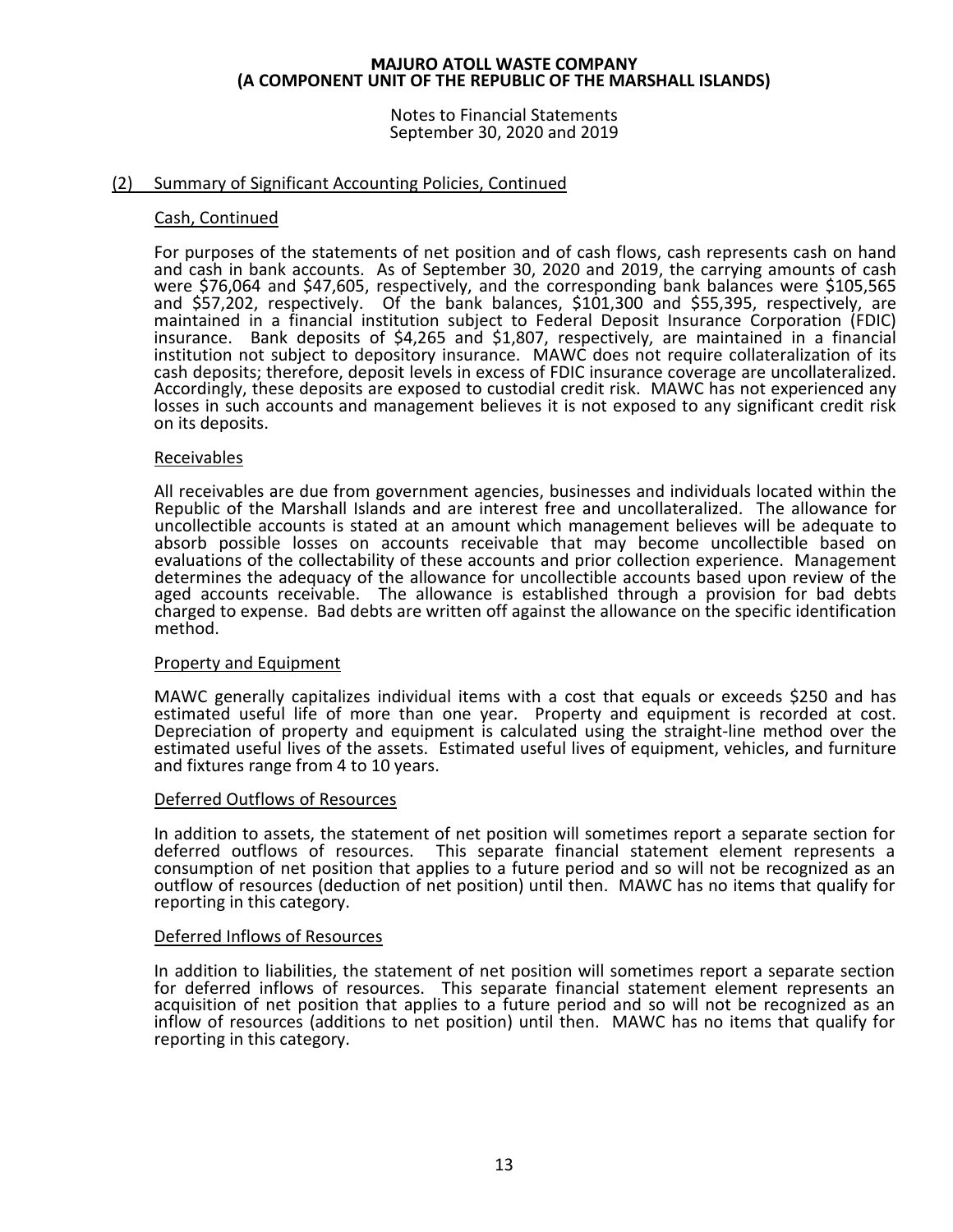Notes to Financial Statements September 30, 2020 and 2019

## (2) Summary of Significant Accounting Policies, Continued

#### Compensated Absences

Vested or accumulated vacation leave is recorded as an expense and liability as the benefits accrue to employees. No liability is recorded for nonvesting accumulating rights to receive sick to \$18,792 and \$28,163, respectively, and is included within the statements of net position as payroll liabilities.

## Taxes

Corporate profits are not subject to income tax in the Marshall Islands. Instead, RepMar imposes a gross receipts tax (GRT) of 3% on revenues. MAWC is specifically exempt from this tax.

## New Accounting Standards

During the year ended September 30, 2020, GASB issued Statement No. 95, *Postponement of the Effective Dates of Certain Authoritative Guidance*, which postpones the effective dates of GASB Statement No. 84, 89, 90, 91, 92 and 93 by one year and GASB Statement No. 87 by 18 months; however, earlier application of the provisions addressed in GASB Statement No. 95 is encouraged and is permitted to the extent specified in each pronouncement as originally issued. In accordance with GASB Statement No. 95, management has elected to postpone implementation of these statements.

In January 2017, GASB issued Statement No. 84, *Fiduciary Activities*. This Statement is to improve guidance regarding the identification of fiduciary activities for accounting and financial reporting purposes and how those activities should be reported. The requirements of this Statement will enhance consistency and comparability by (1) establishing specific criteria for identifying activities that should be reported as fiduciary activities and (2) clarifying whether and how business-type activities should report their fiduciary activities. Management does not believe that this statement, upon implementation, will have a material effect on the financial statements. In accordance with GASB Statement No. 95, GASB Statement No. 84 will be effective for fiscal year ending September 30, 2021.

In June 2017, GASB issued Statement No. 87, *Leases*. The objective of this Statement is to better meet the information needs of financial statement users by improving accounting and financial reporting for leases by governments. This Statement increases the usefulness of governments' financial statements by requiring recognition of certain lease assets and liabilities for leases that previously were classified as operating leases and as inflows of resources or outflows of resources recognized based on the payment provisions of the contract. Management believes that this statement, upon implementation, will have a material effect on the financial statements. In accordance with GASB Statement No. 95, GASB Statement No. 87 will be effective for fiscal year ending September 30, 2022.

In June 2018, GASB issued Statement No. 89, *Accounting for Interest Cost Incurred Before the End of a Construction Period*. The objectives of this Statement are (1) to enhance the relevance and comparability of information about capital assets and the cost of borrowing for a reporting period Management does not believe that this statement, upon implementation, will have a material effect on the financial statements. In accordance with GASB Statement No. 95, GASB Statement No. 89 will be effective for fiscal year ending September 30, 2022.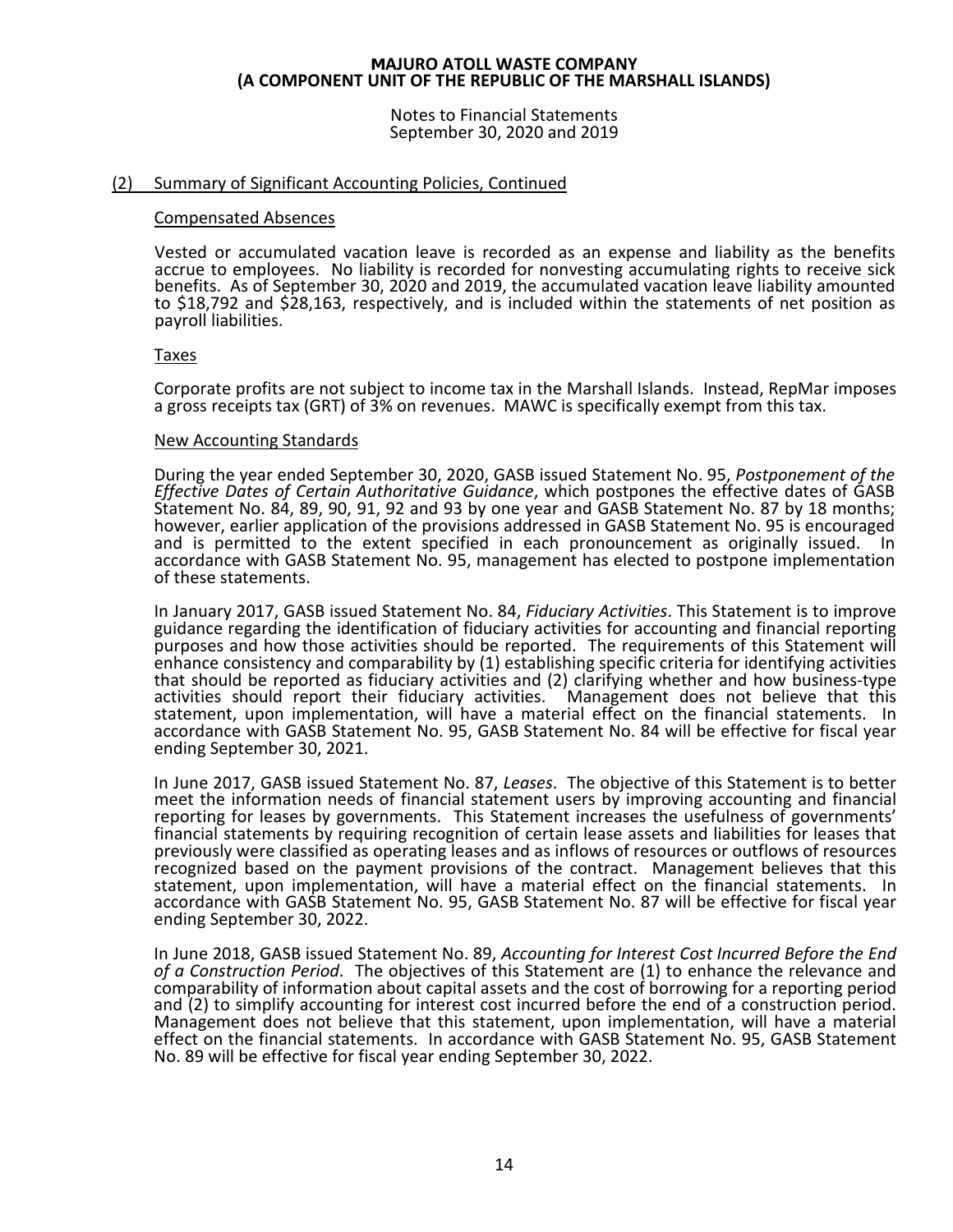Notes to Financial Statements September 30, 2020 and 2019

# (2) Summary of Significant Accounting Policies, Continued

## New Accounting Standards, Continued

In March 2018, GASB issued Statement No. 90, *Majority Equity Interests - An Amendment of GASB Statements No. 14 and 61*. The primary objectives of this Statement are to improve the consistency and comparability of reporting a government's majority equity interest in a legally separate organization and to improve the relevance of financial statement information for certain component units. It defines a majority equity interest and specifies that a majority equity interest in a legally separate organization should be reported as an investment if a government's holding of the equity interest meets the definition of an investment. A majority equity interest that meets the definition of an investment should be measured using the equity method, unless it is held by a special-purpose government engaged only in fiduciary activities, a fiduciary fund, or an endowment (including permanent and term endowments) or permanent fund. Those governments and funds should measure the majority equity interest at fair value. Management does not believe that this statement, upon implementation, will have a material effect on the financial statements. In accordance with GASB Statement No. 95, GASB Statement No. 90 will be effective for fiscal year ending September 30, 2021.

In May 2019, GASB issued Statement No. 91, *Conduit Debt Obligations*. The primary objectives of this Statement are to provide a single method of reporting conduit debt obligations by issuers and eliminate diversity in practice associated with (1) commitments extended by issuers, (2) arrangements associated with conduit debt obligations, and (3) related note disclosures. This Statement achieves those objectives by clarifying the existing definition of a conduit debt obligation; establishing that a conduit debt obligation is not a liability of the issuer; establishing standards for accounting and financial reporting of additional commitments and voluntary commitments extended by issuers and arrangements associated with conduit debt obligations;<br>and improving required note disclosures. Management does not believe that this statement, upon implementation, will have a material effect on the financial statements. In accordance with GASB Statement No. 95, GASB Statement No. 91 will be effective for fiscal year ending September 30, 2023.

In January 2020, GASB issued statement No. 92, *Omnibus 2020*. The objectives of this Statement are to enhance comparability in accounting and financial reporting and to improve the consistency of authoritative literature by addressing practice issues that have been identified during implementation and application of certain GASB Statements. This Statement addresses a variety of topics and includes specific provisions about the effective date of Statement No. 87, *Leases*, and Implementation Guide No. 2019-3, *Leases*, for interim financial reports, the terminology used to refer to derivative instruments and the applicability of certain requirements of Statement No. 84, *Fiduciary Activities*, to postemployment benefits. The requirements related to the effective date of GASB Statement No. 87 and Implementation Guide 2019-3, reissuance recoveries and terminology used to refer to derivative instruments are effective upon issuance. In accordance with GASB Statement No. 95, the remaining requirements of GASB Statement No. 92 is effective for the fiscal year ending September 30, 2022.

In March 2020, GASB issued Statement No. 93, *Replacement of Interbank Offered Rates*. The primary objective of this statement is to address those and other accounting and financial reporting implications of the replacement of an IBOR. Management does not believe that this statement, upon implementation, will have a material effect on the financial statements. Except for paragraphs 11b, 13, and 14, GASB Statement No. 93 will be effective for fiscal year ending September 30, 2021. The requirement in paragraphs 11b, 13, and 14 are effective for fiscal year September 30, 2022.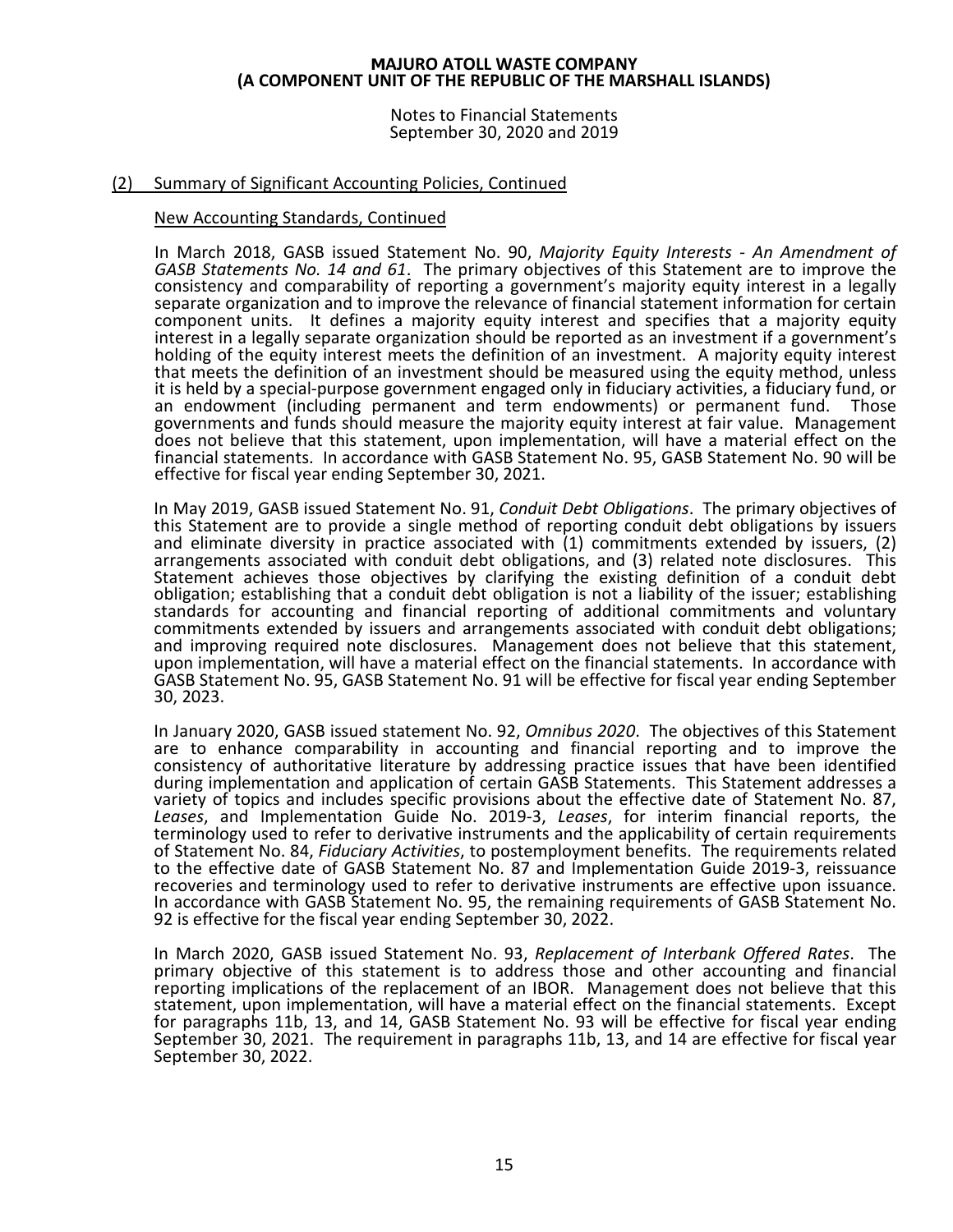Notes to Financial Statements September 30, 2020 and 2019

# (2) Summary of Significant Accounting Policies, Continued

## New Accounting Standards, Continued

In March 2020, GASB issued Statement No. 94, *Public-Private and Public-Public Partnerships and Availability Payment Arrangements*. The primary objective of this statement is to improve financial reporting by addressing issues related to public-private and public-public partnership arrangements. This statement also provides guidance for accounting and financial reporting for availability payment arrangements. Management does not believe that this statement, upon implementation, will have a material effect on the financial statements. GASB Statement No. 94 will be effective for fiscal year ending September 30, 2023.

In May 2020, GASB issued Statement No. 96, *Subscription-Based Information Technology Arrangements*. This Statement provides guidance on the accounting and financial reporting for subscription-based information technology arrangements (SBITAs) for government end users (governments). This Statement (1) defines a SBITA; (2) establishes that a SBITA results in a right- $\overline{10}$ -use subscription asset - an intangible asset - and a corresponding subscription liability; (3) provides the capitalization criteria for outlays other than subscription payments, including<br>implementation costs of a SBITA; and (4) requires note disclosures regarding a SBITA. Management does not believe that this statement, upon implementation, will have a material effect on the financial statements. GASB Statement No. 96 will be effective for fiscal year ending September 30, 2023.

In June 2020, GASB issued Statement No. 97, *Certain Component Unit Criteria, and Accounting and Financial Reporting for Internal Revenue Code Section 457 Deferred Compensation Plans - an amendment of GASB Statements No. 14 and No. 84, and a supersession of GASB Statement No. 32.* The primary objectives of this Statement are to (1) increase consistency and comparability related to the reporting of fiduciary component units in circumstances in which a potential component unit does not have a governing board and the primary government performs the duties that a governing board typically would perform; (2) mitigate costs associated with the reporting of certain defined contribution pension plans, defined contribution other postemployment benefit (OPEB) plans, and employee benefit plans other than pension plans or OPEB plans (other employee benefit plans) as fiduciary component units in fiduciary fund financial statements; and (3) enhance the relevance, consistency, and comparability of the accounting and financial reporting for Internal Revenue Code (IRC) Section 457 deferred compensation plans (Section 457 plans) that meet the definition of a pension plan and for benefits provided through those plans. GASB Statement No. 97 will be effective for fiscal year ending September 30, 2022.

## Estimates

The preparation of financial statements in accordance with GAAP requires management to make estimates and assumptions that affect the reported amounts of assets and deferred outflows of resources, liabilities and deferred inflows of resources, and disclosure of contingent assets and liabilities at the date of the financial statements and the reported amounts of revenues and expenses during the reporting period. Actual results could differ from those estimates.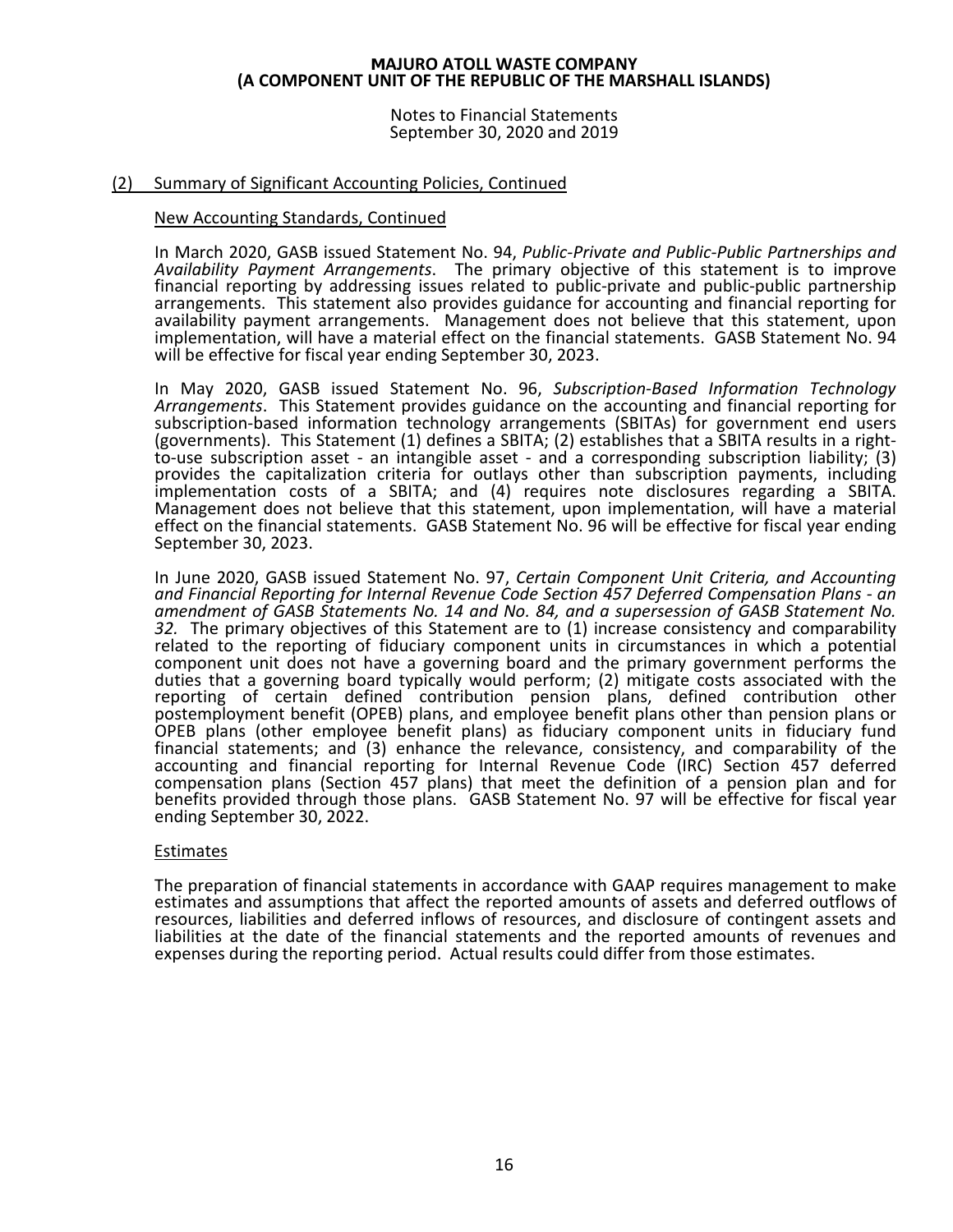Notes to Financial Statements September 30, 2020 and 2019

## (3) Risk Management

MAWC is exposed to various risks of loss related to torts; theft of, damage to, and destruction of assets; errors and omissions; injuries to employees; and natural disasters. MAWC has elected to purchase commercial insurance from independent third parties for the risks of loss to which it is exposed. Settled claims have not exceeded this commercial coverage in any of the past three years. For other risks of loss to which it is exposed, MAWC has elected not to purchase commercial insurance. Instead, MAWC believes it is more economical to manage its risks internally. Claims expenses and liabilities are reported when it is probable that a loss has occurred and the amount of that loss can be reasonably estimated. These losses include an estimate of claims that have been incurred but not reported. No material losses have resulted from MAWC's risk management activities for the past three years.

## (4) Receivables

Receivables at September 30, 2020 and 2019, consist of the following:

|                                                                               | 2020                       | 2019                 |
|-------------------------------------------------------------------------------|----------------------------|----------------------|
| Trade<br>Due from RepMar:                                                     | 60,499<br>S.               | \$53,162             |
| <b>ROC Capital Projects Fund</b><br><b>Recycling Fund</b><br>Other affiliates | 24,500<br>13,258<br>50,290 | 26,536<br>56,312     |
| Less allowance for doubtful accounts                                          | 148,547<br>(92, 262)       | 136,010<br>(56, 126) |
|                                                                               | \$ 56,285                  | 79,884               |

# (5) Capital Assets

Capital asset activity for the years ended September 30, 2020 and 2019 is as follows:

|                                                                                                                                                                                                       |                                                                              |                                 | 2020         |                                      |                                                                              |
|-------------------------------------------------------------------------------------------------------------------------------------------------------------------------------------------------------|------------------------------------------------------------------------------|---------------------------------|--------------|--------------------------------------|------------------------------------------------------------------------------|
|                                                                                                                                                                                                       | Balance at<br>October<br>1, 2019                                             | Additions                       | Transfers    | Reclass/<br>Disposals/<br>Impairment | Balance at<br>September<br>30, 2020                                          |
| Depreciable capital assets:<br>Office equipment<br>Recycling equipment<br>Truck and heavy equipment<br>Office building<br>Recycle center<br>Waste segregation structure<br>Waste collection equipment | Ś.<br>14,455<br>479,297<br>487,984<br>13,471<br>127,473<br>47,423<br>405,828 | Ś.<br>3,879<br>79,980<br>33,745 | \$<br>58,211 | \$<br>(55, 455)<br>(31, 200)         | \$<br>18,334<br>503,822<br>521,729<br>13,471<br>185,684<br>16,223<br>405,828 |
| Less accumulated depreciation                                                                                                                                                                         | 1,575,931<br>(1,035,450)                                                     | 117,604<br>(135, 732)           | 58,211       | (86, 655)<br>86,655                  | 1,665,091<br>(1,084,527)                                                     |
|                                                                                                                                                                                                       | 540,481                                                                      | (18, 128)                       | 58,211       |                                      | 580,564                                                                      |
| Nondepreciable capital assets:<br>Construction in progress                                                                                                                                            | <u>58,211</u>                                                                |                                 | (58, 211)    |                                      |                                                                              |
|                                                                                                                                                                                                       | 598,692                                                                      | (18, 128)                       |              |                                      | 580,564                                                                      |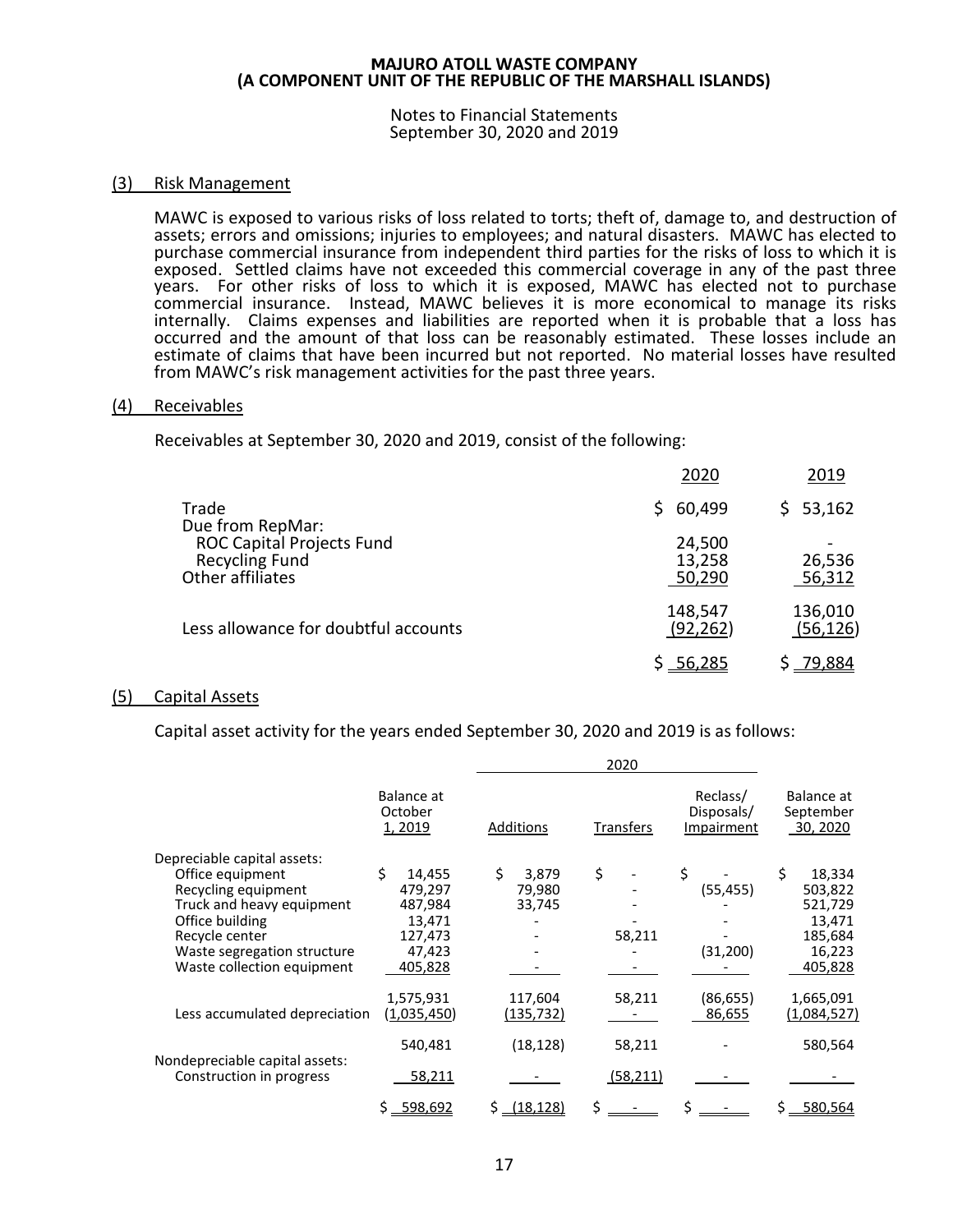Notes to Financial Statements September 30, 2020 and 2019

# (5) Capital Assets, Continued

|                                                                                                                                                                                                       |                                                                              |                                  | 2019      |                                                       |                                                                              |
|-------------------------------------------------------------------------------------------------------------------------------------------------------------------------------------------------------|------------------------------------------------------------------------------|----------------------------------|-----------|-------------------------------------------------------|------------------------------------------------------------------------------|
|                                                                                                                                                                                                       | Balance at<br>October<br>1, 2018                                             | Additions                        | Transfers | Reclass/<br>Disposals/<br>Impairment                  | Balance at<br>September<br>30, 2019                                          |
| Depreciable capital assets:<br>Office equipment<br>Recycling equipment<br>Truck and heavy equipment<br>Office building<br>Recycle center<br>Waste segregation structure<br>Waste collection equipment | Ś.<br>15,475<br>633,984<br>956,593<br>13,471<br>127,473<br>47,423<br>810,112 | Ś.<br>7,951<br>15,000<br>132,360 | \$        | Ś.<br>(8,971)<br>(169,687)<br>(600,969)<br>(404, 284) | Ś.<br>14,455<br>479,297<br>487,984<br>13,471<br>127,473<br>47,423<br>405,828 |
| Less accumulated depreciation                                                                                                                                                                         | 2,604,531<br>(2,075,139)                                                     | 155,311<br>(143, 839)            |           | (1, 183, 911)<br>1,183,528                            | 1,575,931<br>(1,035,450)                                                     |
|                                                                                                                                                                                                       | 529,392                                                                      | 11,472                           |           | (383)                                                 | 540,481                                                                      |
| Nondepreciable capital assets:<br>Construction in progress                                                                                                                                            | 911,613                                                                      | 50,150                           |           | (903, 552)                                            | 58,211                                                                       |
|                                                                                                                                                                                                       | \$ 1,441,005                                                                 | \$61,622                         | Ś         | (903, 935)<br>S.                                      | Ś.<br>598,692                                                                |

During the years ended September 30, 2020 and 2019, MAWC derecognized fully depreciated capital assets with total costs amounting to \$86,655 and \$1,160,912, respectively.

As of October 1, 2018, construction in progress included certain capitalized design and engineering costs of \$903,552, associated with the new Jenrok landfill project. Construction of the landfill was on hold due to insufficient funding. During the year ended September 30, 2019, the capitalized design and engineering costs were impaired as the project site was re-assigned by RepMar for other purposes. Costs associated with this project were funded by U.S. Department of the Interior Compact Public Infrastructure Sector grant funds.

## (6) Related Party Transactions

MAWC is a component unit of RepMar and is therefore affiliated with all RepMar-owned and affiliated entities, including the RMI Environmental Protection Authority. MAWC utilizes services from certain affiliated entities at substantially the same terms and conditions as those incurred from third parties. A summary of related party transactions as of and for the years ended September 30, 2020 and 2019 are as follows:

|                                                                     | 2020             |                |                 |                |
|---------------------------------------------------------------------|------------------|----------------|-----------------|----------------|
|                                                                     | Revenues         | Expenses       | Receivables     | Payables       |
| Marshalls Energy Company, Inc.<br>Marshall Islands Social Security  | S<br>836         | 40,577<br>S.   | 149             | \$<br>1,610    |
| Administration                                                      | 298              | 53,448         | 96              | 28,277         |
| College of the Marshall Islands<br><b>Marshall Islands National</b> | 3,012            | 55             | 2,862           |                |
| <b>Telecommunications Authority</b>                                 | 280              | 1,974          | 130             | 426            |
| RepMar<br>Other                                                     | 10,414<br>12,560 | 5,175<br>8,591 | 41,566<br>5,487 | 3,271<br>1,500 |
|                                                                     | \$27,400         | \$109,820      | \$50,290        | \$35,084       |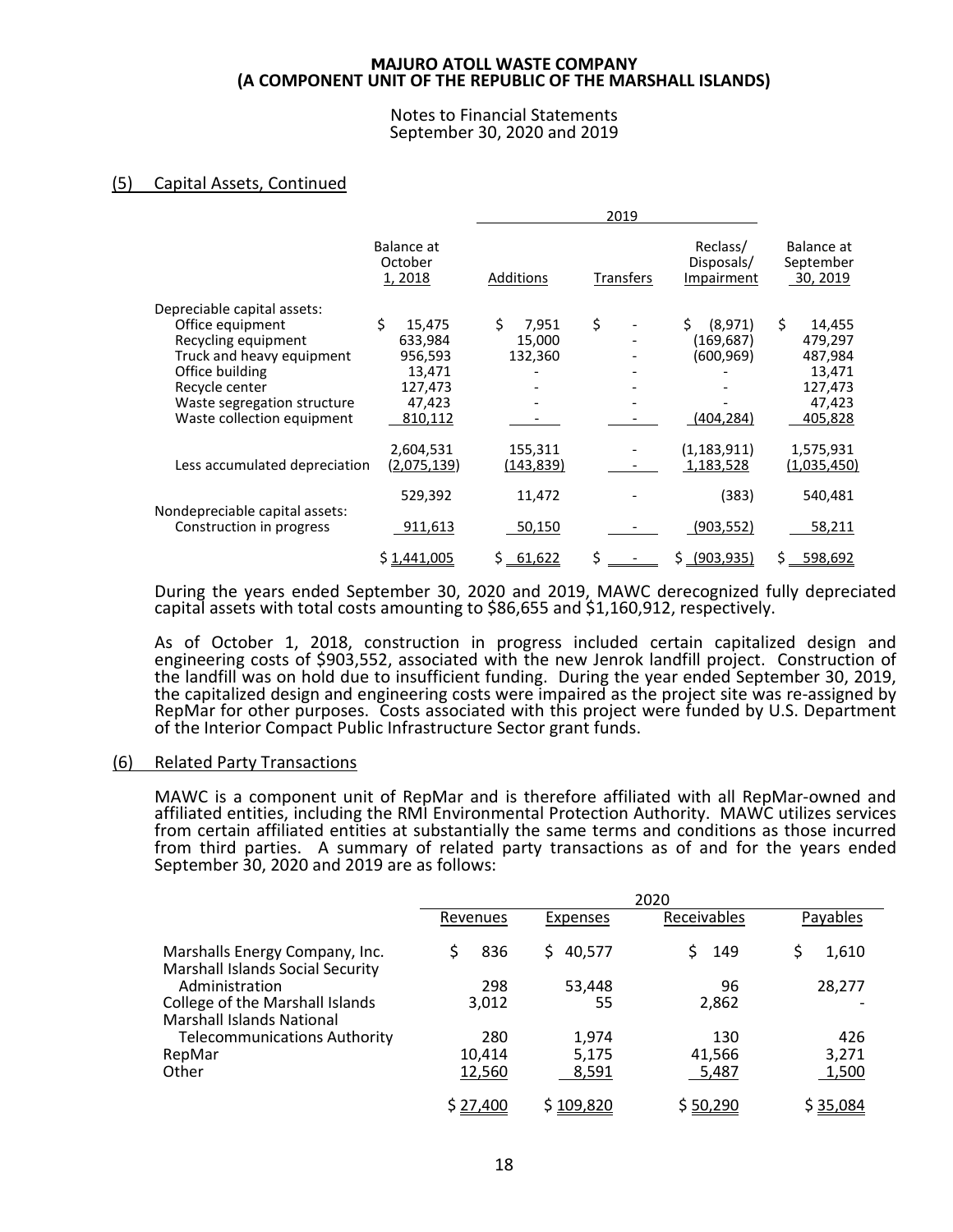Notes to Financial Statements September 30, 2020 and 2019

# (6) Related Party Transactions, Continued

|                                                                     | 2019     |              |             |                 |
|---------------------------------------------------------------------|----------|--------------|-------------|-----------------|
|                                                                     | Revenues | Expenses     | Receivables | Payables        |
| Marshalls Energy Company, Inc.<br>Marshall Islands Social Security  | 486      | 29,916<br>Ś. | \$2,970     | 580             |
| Administration                                                      | 288      | 63,389       | 120         | 33,216          |
| College of the Marshall Islands<br><b>Marshall Islands National</b> | 2,758    | 280          | 7,974       |                 |
| <b>Telecommunications Authority</b>                                 |          | 1,672        | 69          | 284             |
| RepMar                                                              | 12,755   | 4,880        | 37,614      | 4,659           |
| Other                                                               | 13,282   | 2,052        | 7,565       |                 |
|                                                                     | \$29,574 | \$102,189    | \$56,312    | <u>\$38,739</u> |

In accordance with the Styrofoam Cups and Plates, and Plastic Products Prohibition and Container<br>Deposit Act 2016, RepMar established a Recycling Program for the purpose of creating a selfsupported, safe and efficient system of disposal of recyclable beverage containers in the Marshall Islands. A deposit fee is levied on each deposit beverage container manufactured in or imported into the Marshall Islands, which fees are deposited into the Recycling Fund maintained by the Ministry of Finance, Banking and Postal Services. Payments are made from the Recycling Fund to compensate redemption centers at which empty beverage containers may be returned for a payment in return of 5 cents per item. MAWC has entered into an agreement with the RMI Environmental Protection Authority whereby MAWC has agreed to act as a collection and processing center for empty beverage containers. In return, MAWC shall be paid 6 cents per item from the Recycling Fund. During the years ended September 30, 2020 and 2019, MAWC received distributions of \$786,334 and \$943,031, respectively, from the Recycling Fund. MAWC has recorded a receivable from RepMar at September 30, 2020 and 2019 of \$13,258 and \$26,536, respectively, associated with the Recycling Program.

During the years ended September 30, 2020 and 2019, the operations of MAWC were funded by appropriations from the Nitijela of RepMar as follows:

|                                                                      | 2020      | 2019            |
|----------------------------------------------------------------------|-----------|-----------------|
| General Fund:<br>Operating subsidy                                   | \$400,798 | \$400,426       |
| ROC Capital Projects Fund:<br><b>Majuro Dumpsite Seawall Project</b> | 198,100   | $\qquad \qquad$ |
|                                                                      | \$598,898 | \$ 400,426      |

MAWC has recorded a receivable from RepMar at September 30, 2020 of \$24,500 associated with these appropriations.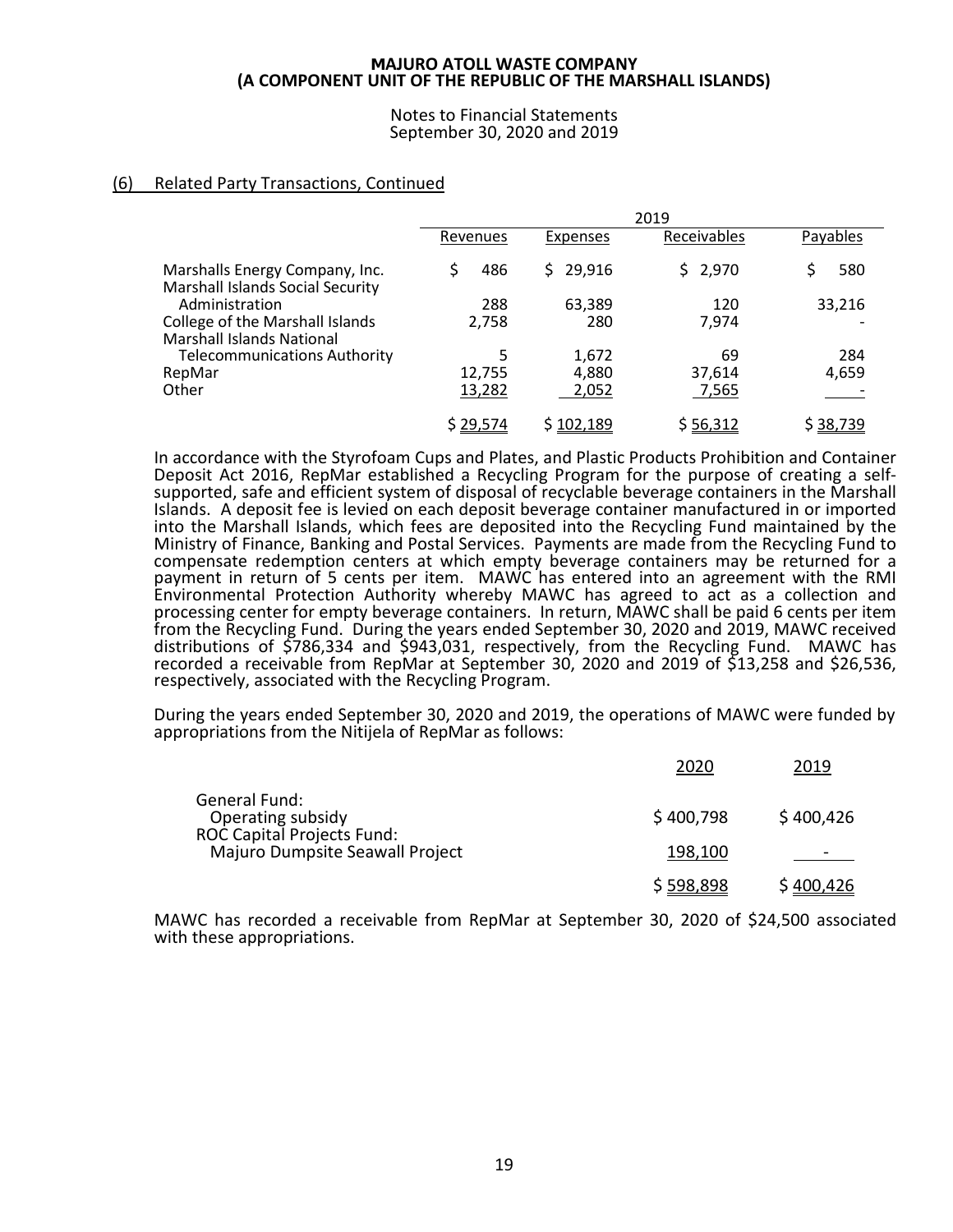Notes to Financial Statements September 30, 2020 and 2019

## (7) Contingencies

#### Going Concern

The accompanying financial statements have been prepared in accordance with accounting principles generally accepted in the United States of America, which contemplates the continuation of MAWC as a going concern. MAWC sustained substantial operating losses during the years ended September 30, 2020 and 2019 of \$678,044 and \$1,627,066, respectively. Management acknowledges that it is currently dependent on RepMar for cash funding in order to maintain MAWC as a going concern. Although RepMar has provided funding in the past, MAWC does not have a formal agreement with RepMar to provide funds in the future. Management believes that the continuation of MAWC's operations is dependent upon the future financial support of RepMar, deferment in payment of certain liabilities, and/or significant improvements in operations.

In view of these matters, realization of the related assets in the accompanying statement of net position at September 30, 2020, is dependent upon continued operations of MAWC, which, in turn, is dependent upon MAWC's ability to provide service to its customers and the success of future operations. Management believes that actions presently being undertaken to revise MAWC's operating requirements, including the generation of positive cash flows from operations, and increasing the customer base, provide the opportunity for MAWC to continue as a going concern. For the year ending September 30, 2021, RepMar appropriated \$760,030 to MAWC for the purpose of funding operations.

## Federal Grants

MAWC participates in a number of U.S. Department of the Interior grants. These programs are subject to financial and compliance audits to ascertain if Federal laws and guidelines have been followed. Questioned costs of \$903,552 were identified in 2019 for which related Single Audit Reports were issued in prior years. The ultimate disposition of the questioned costs can be determined only by the final action of the grantor agency. Therefore, no provision for any liability that may result upon resolution of this matter has been made in the accompanying financial statements.

## Jenrok Landfill

Capitalized design and engineering costs, as further explained in Note 5, have been impaired as the project site was re-assigned by RepMar for other purposes. It is uncertain how the current landfill site will be transferred to or be paid for by RepMar. MAWC is currently negotiating with RepMar for a final determination insofar as resolution of this matter.

## (8) COVID-19 Pandemic

On March 11, 2020, the World Health Organization declared the novel strain of coronavirus (COVID-19) a global pandemic and recommended the containment and mitigation measures worldwide. On October 28, 2020, one confirmed case was identified in the Marshall Islands that was subsequently isolated and contained. On November 17, 2020, an additional three cases were identified and which were isolated and contained. As of September 30, 2021, no community transmission has been identified. MAWC has determined that should community transmission occur within the Marshall Islands, it may negatively impact MAWC's business, results of operations, and financial position and MAWC may become dependent upon the financial support of RepMar. However, the effect of the pandemic on RepMar is also uncertain and future available funding to RepMar component units may be limited. Therefore, while MAWC expects this matter to potentially have a negative impact on its business, results of operations, and financial position, the related financial impact cannot be reasonably estimated at this time.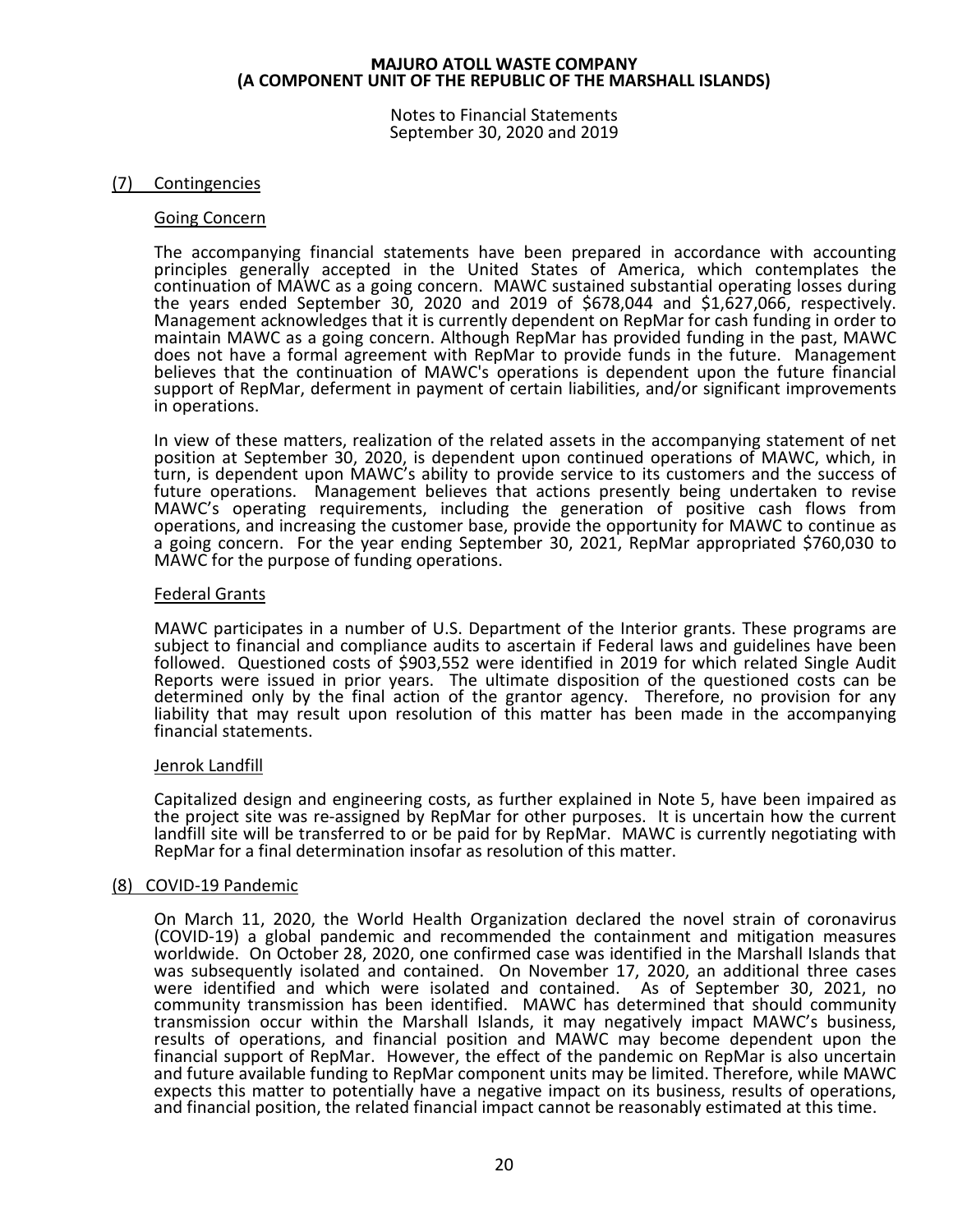

Deloitte & Touche LLP 361 South Marine Corps Drive Tamuning, GU 96913-3973 USA

Tel: +1 (671) 646-3884 Fax: +1 (671) 649-4265

www.deloitte.com

#### **INDEPENDENT AUDITORS' REPORT ON INTERNAL CONTROL OVER FINANCIAL REPORTING AND ON COMPLIANCE AND OTHER MATTERS BASED ON AN AUDIT OF FINANCIAL STATEMENTS PERFORMED IN ACCORDANCE WITH** *GOVERNMENT AUDITING STANDARDS*

Board of Directors Majuro Atoll Waste Company:

We have audited, in accordance with the auditing standards generally accepted in the United States of America and the standards applicable to financial audits contained in *Government Auditing Standards* issued by the Comptroller General of the United States, the financial statements of the Majuro Atoll Waste Company (MAWC), a component unit of the Republic of the Marshall Islands, which comprise the statement of net position as of September 30, 2020, and the related statements of revenues, expenses, and change in net position and of cash flows for the year then ended, and the related notes to the financial statements, and have issued our report thereon dated September 30, 2021.

# **Internal Control Over Financial Reporting**

In planning and performing our audit of the financial statements, we considered MAWC's internal control over financial reporting (internal control) as a basis for designing audit procedures that are appropriate in the circumstances for the purpose of expressing our opinion on the financial statements, but not for the purpose of expressing an opinion on the effectiveness of MAWC's internal control. Accordingly, we do not express an opinion on the effectiveness of MAWC's internal control.

A *deficiency in internal control* exists when the design or operation of a control does not allow management or employees, in the normal course of performing their assigned functions, to prevent, or detect and correct, misstatements on a timely basis. A *material weakness* is a deficiency, or a combination of deficiencies, in internal control, such that there is a reasonable possibility that a material misstatement of the entity's financial statements will not be prevented, or detected and corrected on a timely basis.

Our consideration of internal control was for the limited purpose described in the first paragraph of this section and was not designed to identify all deficiencies in internal control that might be material weaknesses or significant deficiencies. Given these limitations, during our audit we did not identify any deficiencies in internal control that we consider to be material weaknesses. However, material weaknesses may exist that have not been identified.

## **Compliance and Other Matters**

As part of obtaining reasonable assurance about whether MAWC's financial statements are free from material misstatement, we performed tests of its compliance with certain provisions of laws, regulations, contracts, and grant agreements, noncompliance with which could have a direct and material effect on the financial statements. However, providing an opinion on compliance with those provisions was not an objective of our audit, and accordingly, we do not express such an opinion. The results of our tests disclosed no instances of noncompliance or other matters that are required to be reported under *Government Auditing Standards*.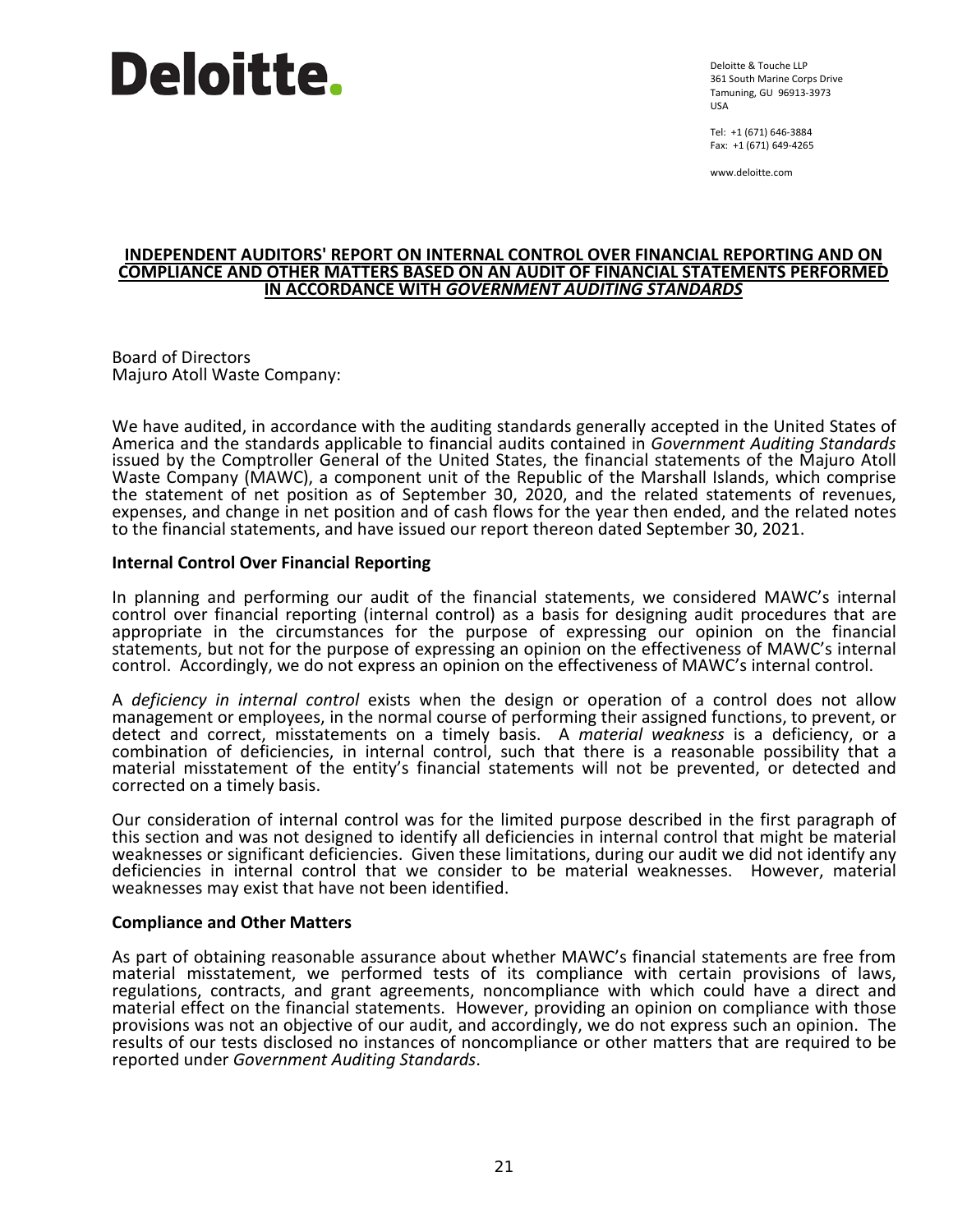

# **Purpose of this Report**

The purpose of this report is solely to describe the scope of our testing of internal control and compliance and the results of that testing, and not to provide an opinion on the effectiveness of the entity's internal control or on compliance. This report is an integral part of an audit performed in accordance with *Government Auditing Standards* in considering the entity's internal control and compliance. Accordingly, this communication is not suitable for any other purpose.

Varke  $+$  11

September 30, 2021